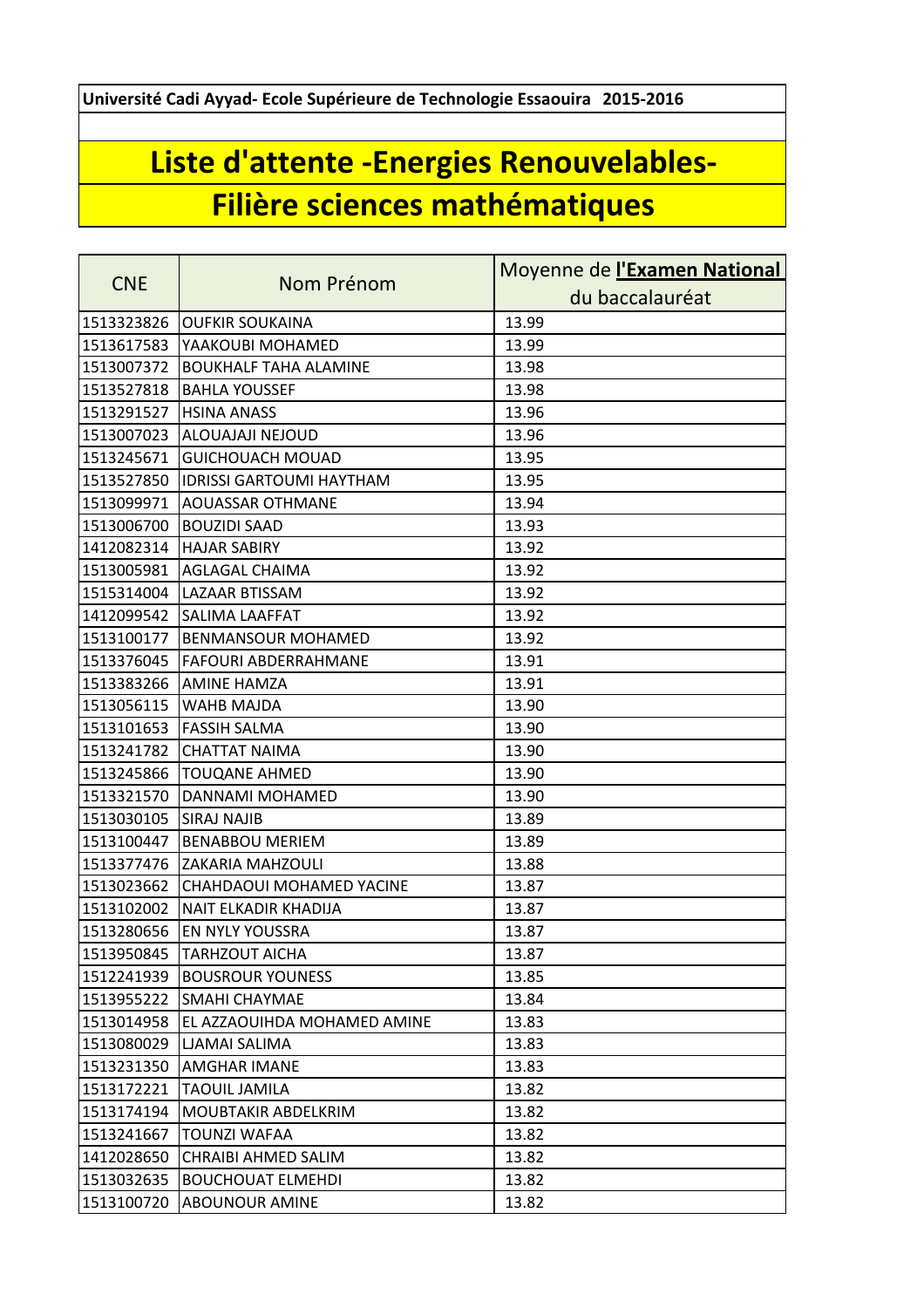| 1513002306 | EL AICHY MOUNSIF           | 13.80 |
|------------|----------------------------|-------|
| 1513018965 | <b>IDBAHA MOAAD</b>        | 13.80 |
| 1513236008 | RACHIDI HIND               | 13.80 |
| 1412248802 | <b>HIDANE ICHRAKE</b>      | 13.79 |
| 1513011000 | <b>BOUCHEROUITE SOUMIA</b> | 13.79 |
| 1513014267 | <b>BOULMAOUAHIB ALAA</b>   | 13.79 |
| 1513549760 | <b>DEBBAJ MANAL</b>        | 13.79 |
| 1513796671 | <b>BRAIKA SOUKAYNA</b>     | 13.79 |
| 1513036793 | <b>CHALKHA MOUAD</b>       | 13.79 |
| 1513270636 | <b>BENABDELLAH AYOUB</b>   | 13.78 |
| 1412028625 | AZERGUI OUSSAMA            | 13.78 |
| 1513348674 | EL ZAZOULI NOUHAILA        | 13.78 |
| 1513000979 | <b>IDRIOUAN YASMINE</b>    | 13.77 |
| 1513030939 | <b>BOUKANE MOUJAHID</b>    | 13.77 |
| 1513553178 | EL HARAMI BADR             | 13.77 |
| 1513227704 | <b>NEDDAY ASMAE</b>        | 13.76 |
| 1513685029 | <b>BOUALI ANAS</b>         | 13.75 |
| 1513188306 | <b>BADDOUCH ILIAS</b>      | 13.74 |
| 1513283245 | EL BATOUNI SAID            | 13.73 |
| 1513285337 | NIAGUI ABDELILAH           | 13.73 |
| 1513375568 | DOUMA MOHAMED              | 13.73 |
| 1513384793 | YACOUTI ZAYD               | 13.73 |
| 1513026954 | EL BAZY ASMAE              | 13.73 |
| 1513098912 | <b>GAIDI IMANE</b>         | 13.73 |
| 1513345550 | RADOUANI OTHMANE           | 13.73 |
| 1513055700 | ELOUARRAT ILHAM            | 13.72 |
| 1513851512 | BEZZA FATIMA ZOHRA         | 13.72 |
| 1513171483 | <b>GHAILANE WIDAD</b>      | 13.71 |
| 1513237697 | <b>BOURBGA ZAKARIA</b>     | 13.71 |
| 1513245773 | <b>BENNIS AYA</b>          | 13.71 |
| 1513231853 | <b>MRICHA OMAR</b>         | 13.70 |
| 1513537949 | JAAFARI KHADIJA            | 13.70 |
| 1513100547 | YADDAS IMANE               | 13.70 |
| 1513004124 | NADARA MOUNIA              | 13.68 |
| 1513193988 | <b>BENDAOUD MARIAM</b>     | 13.68 |
| 1513241672 | MASKALI SALMA              | 13.68 |
| 1513001009 | <b>ELMOUSSAID ANIR</b>     | 13.67 |
| 1412037067 | <b>BENTIANE OMAR</b>       | 13.66 |
| 1513149677 | LALAMI ABDELHAKIM          | 13.66 |
| 1513936422 | <b>AMLALI MERYEM</b>       | 13.66 |
| 1513154134 | EL GHMARI HAMZA            | 13.66 |
| 1513324240 | <b>BENYAHIA IDRISS</b>     | 13.65 |
| 1513618364 | <b>TAKHMIRAT SAAD</b>      | 13.65 |
| 1513006987 | TALAL OUMAIMA              | 13.65 |
| 1513242681 | <b>BOUAB IMANE</b>         | 13.65 |
| 1513021041 | <b>CHBALI YOUNESS</b>      | 13.64 |
| 1513329226 | <b>KHAY OUSSAMA</b>        | 13.64 |
| 1513379380 | <b>BOUAYAD OMAR</b>        | 13.64 |
| 1513606503 | EL FITAH MARIEM            | 13.63 |
| 1513049660 | HAMMIA ASMAE               | 13.62 |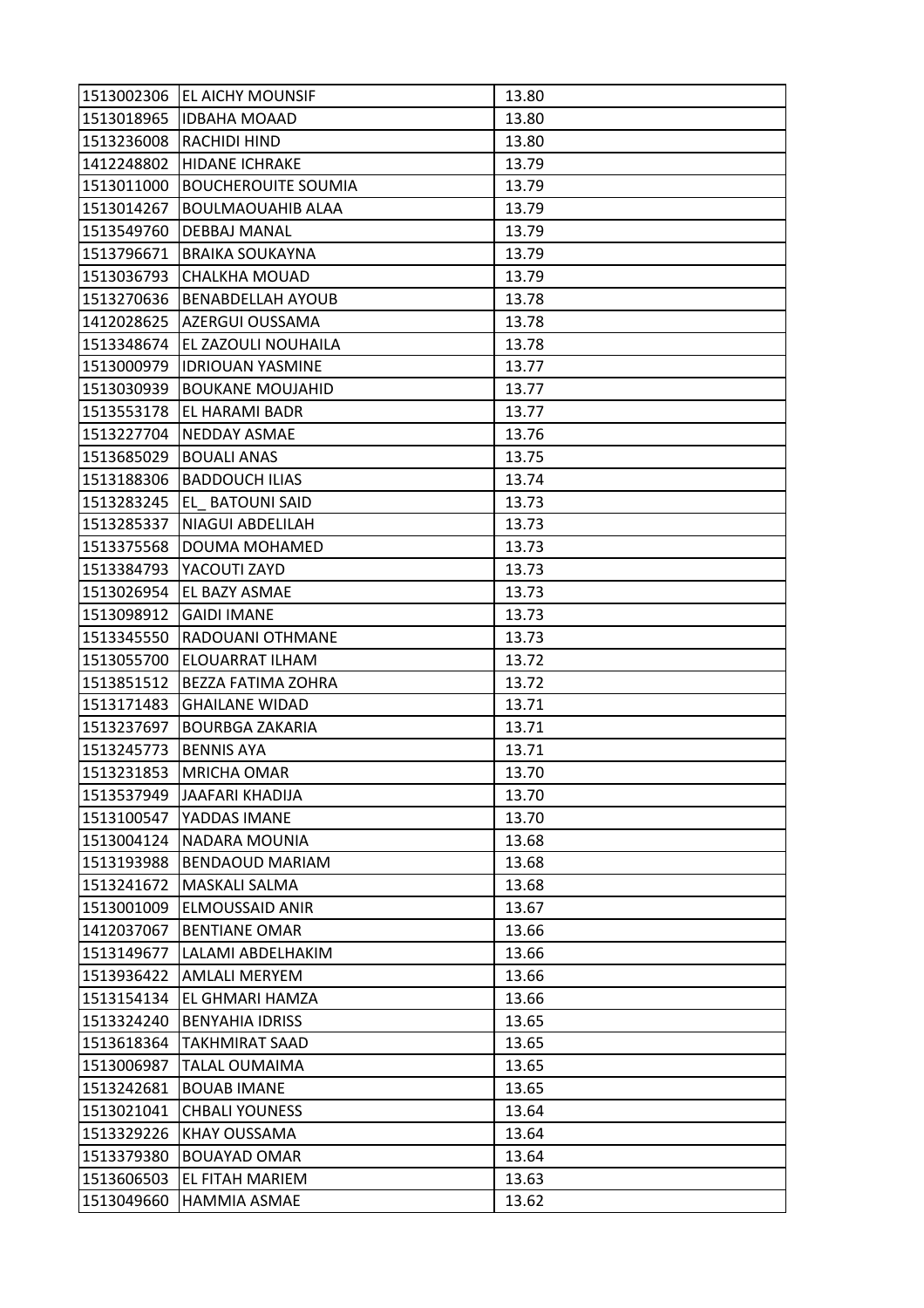| 1513000119 | <b>OUNASSAR JAOUAD</b>        | 13.61 |
|------------|-------------------------------|-------|
| 1513239977 | <b>DOUFIK MOHAMED</b>         | 13.61 |
| 1513807144 | <b>NAJI HAKIMA</b>            | 13.60 |
| 1513936245 | EL MISSAOUI RIDA              | 13.60 |
| 1513000644 | MAAZOUZ HASNAE                | 13.59 |
| 1513245427 | <b>OURIGA KHAOULA</b>         | 13.58 |
| 1513022763 | <b>OUHDAN MOHAMED</b>         | 13.57 |
| 1513032155 | AZIZI SAADEDDINE              | 13.57 |
| 1513337656 | NAJI OUSSAMA                  | 13.57 |
| 1513099529 | <b>LALAOUI RHALI ANASS</b>    | 13.56 |
| 1411034186 | <b>ABOUMDIAN SAID</b>         | 13.55 |
| 1513381629 | <b>SEAGHI SOUFIANE</b>        | 13.55 |
| 1513250187 | <b>SAKHORI SALMA</b>          | 13.55 |
| 1412555920 | <b>SOUFIYAN MELHOUF</b>       | 13.54 |
| 1513682685 | <b>HAOUTI OUMAYMA</b>         | 13.54 |
| 1513853707 | <b>KOREDA HOUDA</b>           | 13.54 |
| 1513331117 | <b>MOUDAFFAR TAHA</b>         | 13.54 |
| 1513239241 | ENNAJI ILHAM                  | 13.53 |
| 1513154240 | <b>SABIR NAJWA</b>            | 13.53 |
| 1513605725 | KHALILI FATIMA ZAHRA          | 13.53 |
| 1513008459 | BELKACIM ABDELHAKIM           | 13.52 |
| 1513032658 | AYAOU OUSSAMA                 | 13.51 |
| 1513354885 | <b>AROUBITE SABRINE</b>       | 13.51 |
| 1513619555 | <b>BOUAZZA SAID</b>           | 13.51 |
| 1513229580 | AZZAZ OUMAIMA                 | 13.50 |
| 1513239240 | <b>ENNABIRHA WISSAM</b>       | 13.50 |
| 1513329469 | <b>CHRAIBI NEZAR</b>          | 13.50 |
| 1512051394 | AJJA OULAYA                   | 13.49 |
| 1513333968 | <b>KHALDI YASSINE</b>         | 13.48 |
| 1512710402 | <b>ASSANDI ATAE ELLAH</b>     | 13.48 |
| 1513000898 | <b>AYAT AICHA</b>             | 13.48 |
| 1513537852 | <b>SHABI HIBA</b>             | 13.47 |
| 1513807351 | <b>FARSSI BOUTAINA</b>        | 13.47 |
| 1513000897 | <b>BATAAL WISSAM</b>          | 13.47 |
| 1513013738 | <b>BELLA AYOUB</b>            | 13.47 |
| 1513875752 | <b>BEKKAOUI SAFAA</b>         | 13.46 |
| 1513037728 | <b>BENSLIMANE NOURELHOUDA</b> | 13.46 |
| 1513338275 | <b>IKDANE LOUBNA</b>          | 13.46 |
| 1513041930 | <b>AJAITE SOUFIANE</b>        | 13.45 |
| 1513231953 | EL MAJDOUB MARIA              | 13.45 |
| 1513100139 | <b>DAOUDI MERYAM</b>          | 13.44 |
| 1513196671 | <b>OUTHIA SIHAME</b>          | 13.43 |
| 1513171559 | <b>BOULAHIA IMANE</b>         | 13.42 |
| 1513363983 | <b>TOUIL ZAKARIA</b>          | 13.42 |
| 1513100595 | AAOUNI MOHAMED                | 13.42 |
| 1513546118 | <b>GRAOUA MARWANE</b>         | 13.42 |
| 1513068237 | MAAMORI ABDERRAZZAQ           | 13.41 |
| 1513077510 | <b>ELHILA HANANE</b>          | 13.41 |
| 1513102215 | <b>MARGOUL YOUSSEF</b>        | 13.41 |
| 1513237958 | SERDAOUI ZAID                 | 13.41 |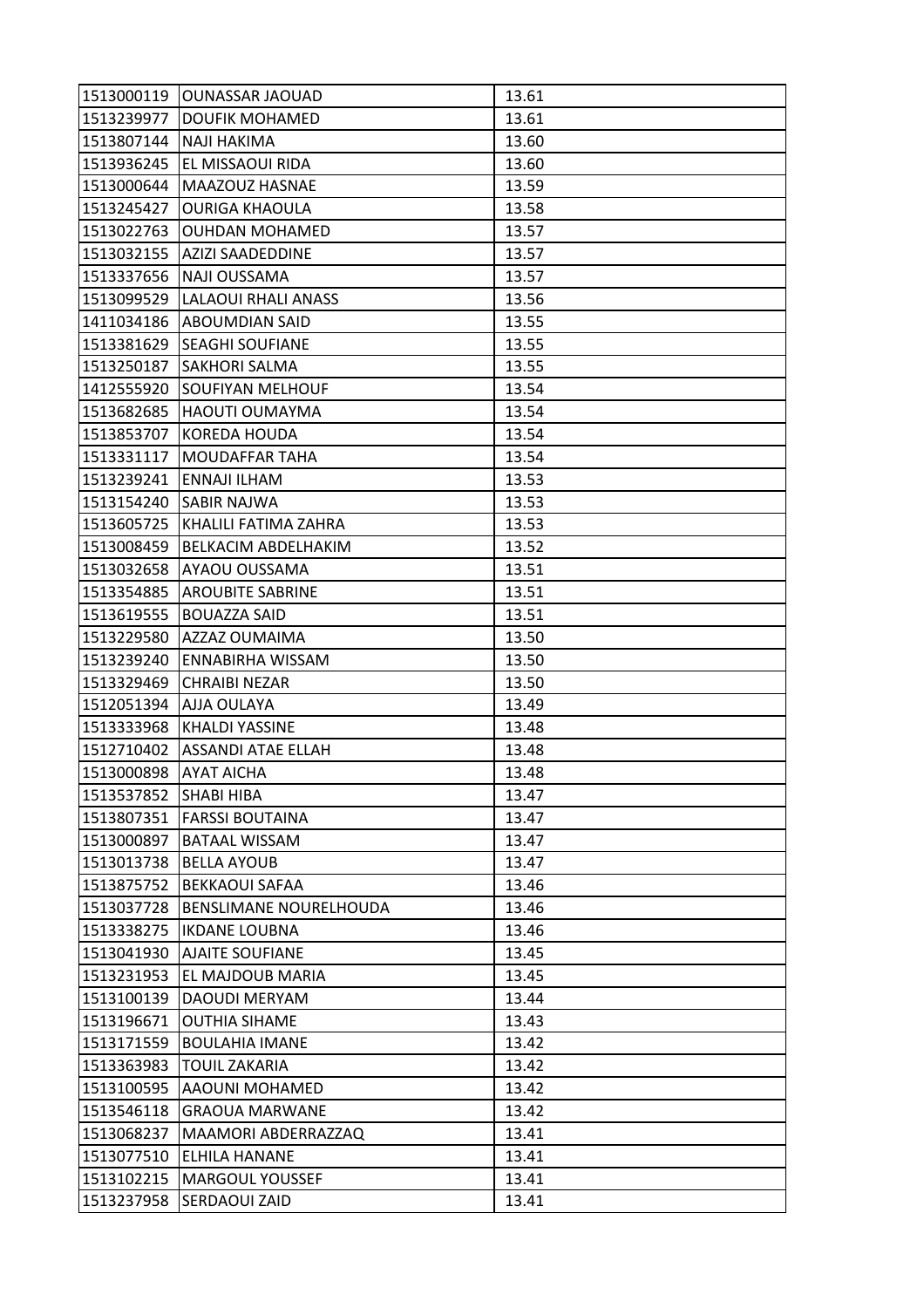| 1412098445 | <b>BAKR ZAHID</b>            | 13.41 |
|------------|------------------------------|-------|
| 1513378836 | <b>HARZAFI MANAL</b>         | 13.41 |
| 1513348647 | ABOURABIA SALMA              | 13.40 |
| 1513766085 | <b>BERRIANE ACHRAF</b>       | 13.40 |
| 1513279123 | <b>HARRACH MOHAMED</b>       | 13.39 |
| 1513353493 | AZZEDDINE EL BAHI            | 13.39 |
| 1513000589 | <b>BAIY OUMAYMA</b>          | 13.39 |
| 1412243141 | <b>OUMAIMA BENTIFOUR</b>     | 13.38 |
| 1513016365 | <b>KHOUSSI YOUNES</b>        | 13.38 |
| 1513366750 | <b>SMIDI AMINE</b>           | 13.38 |
| 1412242047 | <b>RAFI FADOUA</b>           | 13.37 |
| 1513068181 | <b>HAMMOUDI SARA</b>         | 13.37 |
| 1513250153 | EL MHIZLI AICHA              | 13.36 |
| 1513329395 | <b>SAHEL WISSAL</b>          | 13.36 |
| 1513069731 | LAGHIDA IKRAM                | 13.35 |
| 1513153803 | <b>BENNANE IBTISSAM</b>      | 13.35 |
| 1513171524 | <b>SAOUAB ZINEB</b>          | 13.35 |
| 1513013146 | <b>OUBARKA MOHAMED</b>       | 13.34 |
| 1513196802 | <b>ENNASSIMI MARYEM</b>      | 13.34 |
| 1513788232 | KHARRAJI MOHAMED             | 13.34 |
| 1513944618 | EL BELDI ANASS               | 13.34 |
| 1513074304 | <b>FAIK KHAOULA</b>          | 13.33 |
| 1513365567 | <b>MOUTTAKI ELMEHDI</b>      | 13.33 |
| 1513532215 | KHALLOUQI IBTISSAM           | 13.33 |
| 1513048794 | <b>BOUSAID AYOUB</b>         | 13.32 |
| 1513089011 | AITBENHAMOU MOUNIA           | 13.31 |
| 1513745070 | <b>BENNIS GHIZLANE</b>       | 13.30 |
| 1513956262 | HAMDAOUI HOUSSAM             | 13.30 |
| 1512336864 | TAIFOUR BENNANI HAMZA        | 13.29 |
| 1513365321 | <b>OUHADDACH SALMA</b>       | 13.28 |
| 1513534291 | <b>AHMINE DOHA</b>           | 13.28 |
| 1513944576 | <b>ZIBOUT MEHDI</b>          | 13.28 |
| 1513338914 | <b>EL MGANI KHALIL</b>       | 13.28 |
| 1513010574 | <b>BEN MOUHOU FATIMA</b>     | 13.26 |
| 1513282123 | <b>SENNI YOUSSEF</b>         | 13.26 |
| 1513006316 | <b>BAMAROUF AYA</b>          | 13.26 |
| 1513950299 | <b>MOSTAFID SAAD</b>         | 13.26 |
| 1513931435 | <b>ELAMRAOUI SHAYMAE</b>     | 13.25 |
| 1513173946 | <b>MAZIANE MOHAMED AMINE</b> | 13.24 |
| 1513009094 | <b>AIT MASSOUD SAMIR</b>     | 13.24 |
| 1513024749 | <b>ELARFAOUI MOHAMED</b>     | 13.23 |
| 1513365966 | <b>GUAOUI IMANE</b>          | 13.23 |
| 1513552260 | <b>EL HADRI CHAIMAE</b>      | 13.23 |
| 1513245782 | EL OUALAD OUMAYMA            | 13.22 |
| 1513271255 | <b>SANOUSSI WIAM</b>         | 13.22 |
| 1513281738 | <b>BIADA ILIYASS</b>         | 13.22 |
| 1513328934 | <b>CHAKRI IMANE</b>          | 13.22 |
| 1513951498 | EL AYMANI NIDAE              | 13.22 |
| 1513107242 | ABOU EL ABBAS KHAOULA        | 13.22 |
| 1513351518 | <b>METKAL HAJAR</b>          | 13.22 |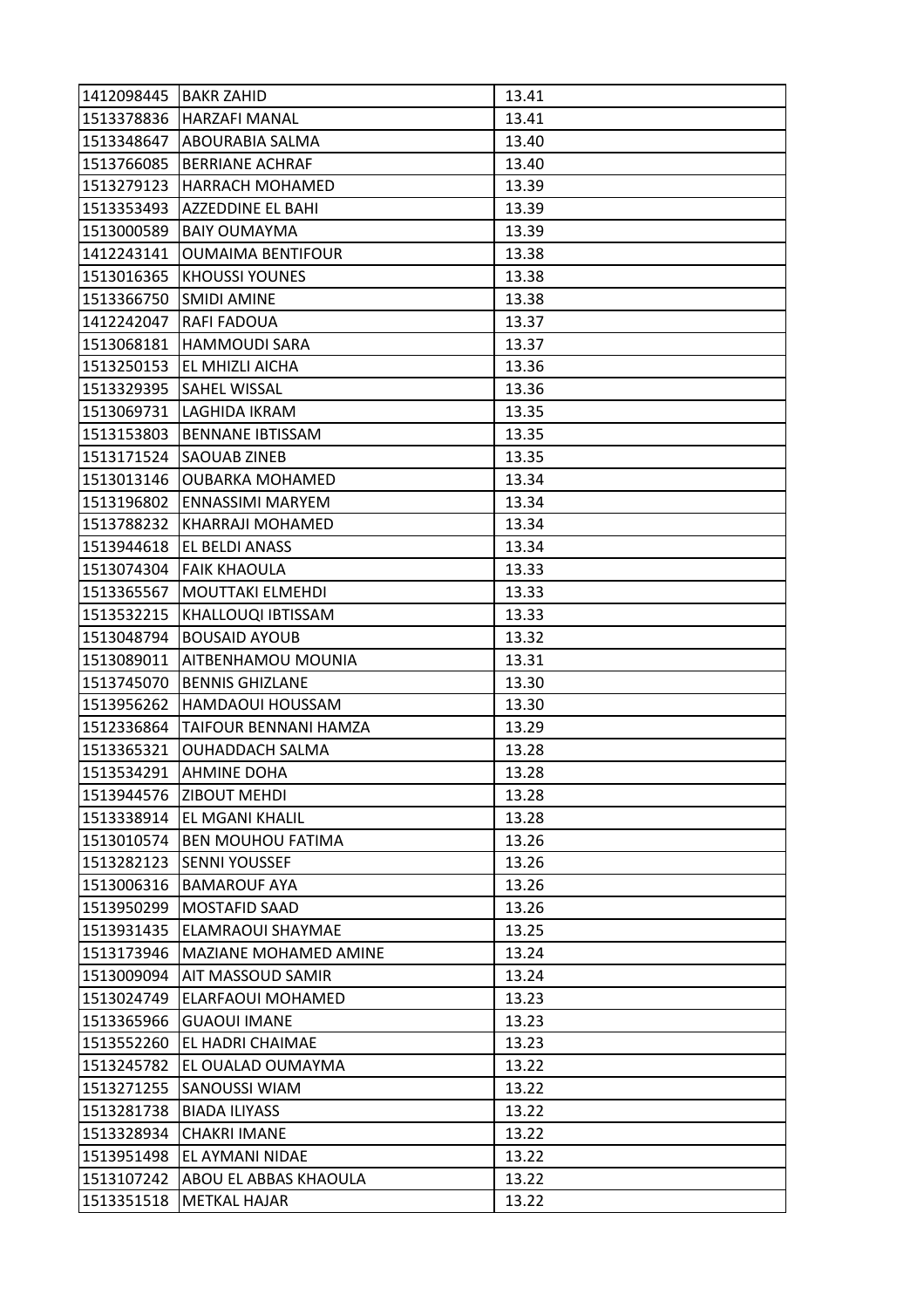| 1513244007 | <b>FOUM NOUR EL HOUDA</b>      | 13.21 |
|------------|--------------------------------|-------|
| 1513098865 | ANGOUD ADAM                    | 13.21 |
| 1513613104 | <b>IDIOUSSE HAFSA</b>          | 13.21 |
| 1412248787 | ANAJJAR FATIMA AZZAHRA         | 13.20 |
| 1513004742 | EL MIKH MOHAMMED               | 13.20 |
| 1513011705 | LOUD SOUMAIA                   | 13.20 |
| 1513236830 | <b>HADRI ZINEB</b>             | 13.20 |
| 1513366581 | <b>BAADDI OMAYMA</b>           | 13.20 |
| 1513329328 | <b>JADIB LOUBNA</b>            | 13.20 |
| 1513073799 | EL BOUGA YOUSSEF               | 13.18 |
| 1513187119 | AZELMAD HAMZA                  | 13.18 |
| 1513006727 | EL KHETTARI OUMAIMA            | 13.18 |
| 1513038268 | KHARBOUCH ALI                  | 13.18 |
| 1513225570 | EL HMIDI KAOUTAR               | 13.17 |
| 1513149754 | ZAHID HAMZA                    | 13.17 |
| 1513098905 | <b>BENKIRANE KAWTAR</b>        | 13.16 |
| 1513014951 | <b>FORSI ABDERRAHIM</b>        | 13.16 |
| 1513237672 | EL BIYAD MOUNA                 | 13.15 |
| 1513329329 | <b>BANI ALI</b>                | 13.15 |
| 1513024866 | <b>AKROUD TARIQ</b>            | 13.14 |
| 1513544252 | EL BOUAMRAOUI AYOUB            | 13.14 |
| 1513228227 | <b>NOUA ABDELLAH</b>           | 13.13 |
| 1513001793 | EL BAZ CHAIMA                  | 13.12 |
| 1513032061 | BOUDARA ABDELKARIM             | 13.12 |
| 1513245868 | ROUDDASSE SAAD                 | 13.12 |
| 1513280127 | <b>TANJAOUI YOUSRA</b>         | 13.12 |
| 1513006681 | BEN MOUMMAD ALAE               | 13.12 |
| 1513098521 | <b>AALLAOUI SOUFIANE</b>       | 13.12 |
| 1513550832 | ZOUHAOUI MOHAMED               | 13.12 |
| 1513015252 | RIDOUAN AICHA                  | 13.11 |
| 1513101385 | RAFFAA MOHAMED HAITAM          | 13.11 |
| 1513331927 | <b>AMRI HANAA</b>              | 13.11 |
| 1513099331 | <b>EL HAMDANY RIM</b>          | 13.11 |
| 1513289846 | JOUNAIDI NOUHAILA              | 13.10 |
| 1512023749 | <b>BADAGUE MOUNIR</b>          | 13.10 |
| 1513183765 | <b>OUBARI EL MEHDI</b>         | 13.09 |
| 1515132306 | ELGARNI ELMUSTAPHA             | 13.09 |
| 1513026555 | ZILALI ABDERRAHIM              | 13.09 |
| 1513099022 | BARHICH FATIMA EZZAHRA         | 13.09 |
| 1513196763 | RIFKI CHAIMAA                  | 13.08 |
| 1513351964 | EL HATTAB EL IBRAHIMI IBTISSAM | 13.08 |
| 1513078524 | ASKAZAY HASNA                  | 13.07 |
| 1513153193 | <b>CHAALI WASSEL</b>           | 13.07 |
| 1513183854 | BOUHADOU MAHDI                 | 13.07 |
| 1513544719 | LAKSIRI ABDELLAH               | 13.06 |
| 1412335111 | <b>BABAKHALI OUSSAMA</b>       | 13.05 |
| 1513369162 | DARYF AMINA                    | 13.05 |
| 1513231541 | <b>IKHIBI SALMA</b>            | 13.05 |
| 1513750861 | MALKI FATIMA EZZAHRAE          | 13.05 |
| 1513605784 | BENJEDDOU OUMAIMA              | 13.03 |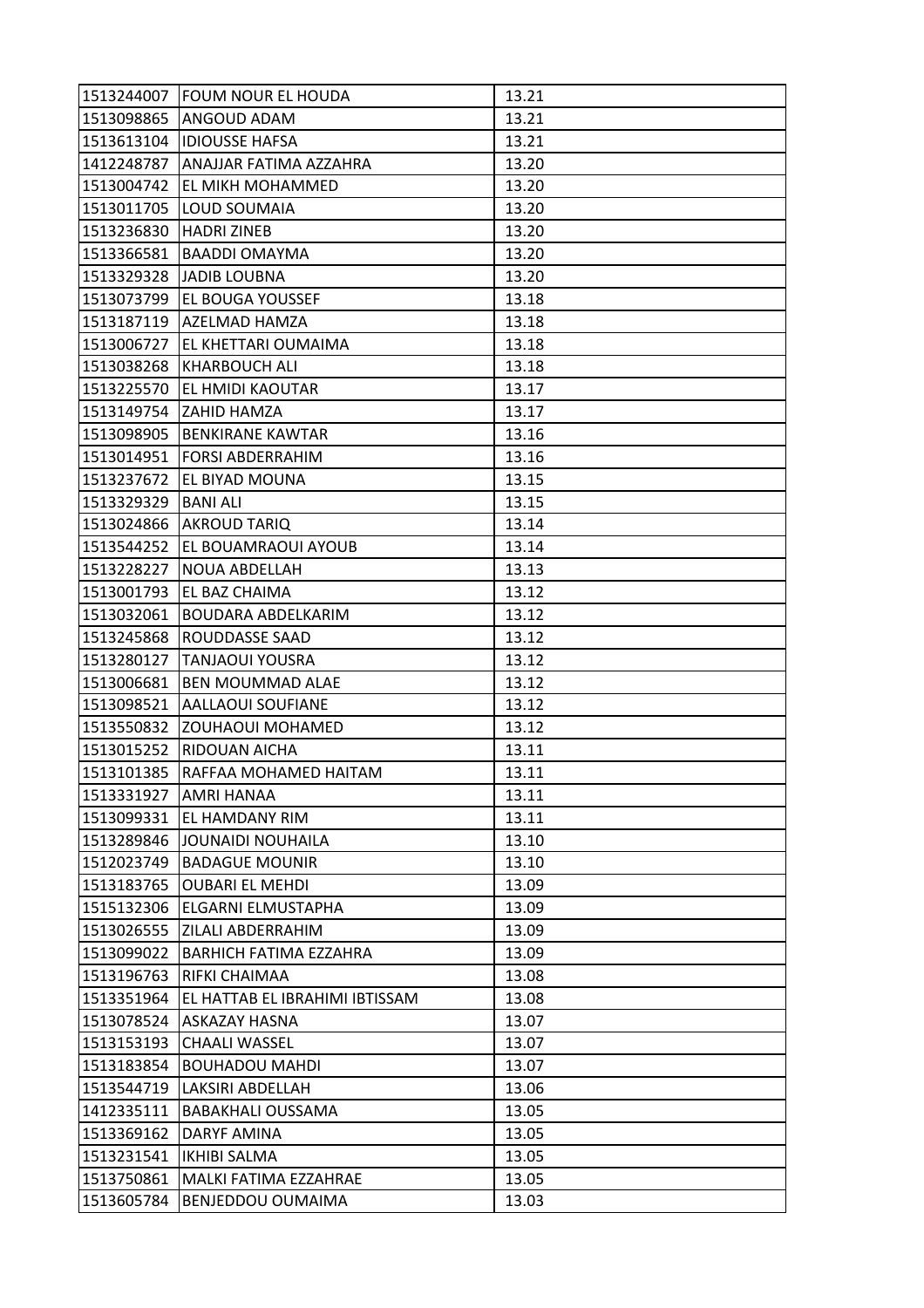| 1513701460 | <b>BOUKHRIT HATIM</b>         | 13.03 |
|------------|-------------------------------|-------|
| 1513547003 | <b>KERROUMI MOHAMED AMINE</b> | 13.02 |
| 1513006524 | <b>IDRISSI ABDELHAMID</b>     | 13.02 |
| 1513007375 | <b>OUZIZI ALAEDDINE</b>       | 13.01 |
| 1513365526 | <b>KHALILI SARA</b>           | 13.01 |
| 1513936482 | HAJJAJ OMAR                   | 13.01 |
| 1513775681 | LAADNANI MOHAMED AMINE        | 13.01 |
| 1513691087 | <b>ALLAMI SOUFIAN</b>         | 13.00 |
| 1513340857 | WAHHABI LAMIAA                | 12.99 |
| 1513624865 | <b>OUKRID NADA</b>            | 12.99 |
| 1513252453 | <b>RACHDI CHOUAIB</b>         | 12.98 |
| 1513324827 | EL OMARI ASMAA                | 12.98 |
| 1513544283 | <b>BOUKHNIFI ABDERRAZAK</b>   | 12.98 |
| 1513055041 | ELFOUA ABDERRAHMANE           | 12.97 |
| 1513283071 | <b>BEN HADDOU HAMZA</b>       | 12.97 |
| 1513048656 | KASSOU SALMA                  | 12.96 |
| 1513068207 | LAFRIKHI HAMZA                | 12.96 |
| 1513283267 | <b>MHAJJAR KHAOULA</b>        | 12.96 |
| 1512279664 | <b>TANJI BADR EDDINE</b>      | 12.95 |
| 1513068318 | ALAOUI DAHBI BADR             | 12.93 |
| 1513520819 | <b>JAZOULI OTHMANE</b>        | 12.93 |
| 1513026950 | <b>JAOUAD OUMAIMA</b>         | 12.92 |
| 1513077558 | <b>BOULMAL AMINE</b>          | 12.91 |
| 1412055662 | WAFAE BOUYHOUKENE             | 12.90 |
| 1513036184 | <b>BIGAOU MALIKA</b>          | 12.90 |
| 1513036959 | KHELFAOUI FATIMA              | 12.90 |
| 1513283066 | CHIHABI ASMAA                 | 12.89 |
| 1513761359 | <b>KARROUAI KENZA</b>         | 12.89 |
| 1513288375 | <b>HERRADI MOHAMMED</b>       | 12.88 |
| 1513100931 | <b>MOURAD RADIA</b>           | 12.88 |
| 1513552258 | <b>AJAOUTE HAKIM</b>          | 12.88 |
| 1513282443 | <b>ECHCHADLI ISSAM</b>        | 12.87 |
| 1513106462 | <b>AIT SAID MOHAMED</b>       | 12.86 |
| 1513862541 | LAAMOURI MOHAMMED             | 12.86 |
| 1513250148 | <b>JAHOUNE YASMINE</b>        | 12.86 |
| 1513931816 | ELALAOUI MOHAMED ALI          | 12.86 |
| 1513035440 | HAIMOUN FATIMA ZAHRA          | 12.85 |
| 1513186050 | AIT AZEROUAL OMAR             | 12.85 |
| 1513074326 | <b>ZAOUIA OTHMANE</b>         | 12.84 |
| 1513173989 | <b>OUMOUHOU HAJAR</b>         | 12.84 |
| 1513250748 | EZZAHIRI CHAIMAE              | 12.84 |
| 1513014917 | <b>OUMAST AMINE</b>           | 12.84 |
| 1513024883 | EL GUENGUE MOHAMED AMINE      | 12.83 |
| 1513171541 | HASSARI MOHAMED AMINE         | 12.83 |
| 1513246014 | <b>NAIMA REDOUANE</b>         | 12.83 |
| 1513935218 | <b>OUBAHA MUSTAPHA</b>        | 12.82 |
| 1513348662 | <b>MOWGLI OTHMAN</b>          | 12.82 |
| 1515572117 | KIDA SARA                     | 12.81 |
| 1513625628 | EZZAHRAOUI YAHYA              | 12.81 |
| 1513549235 | SAADI NADA                    | 12.80 |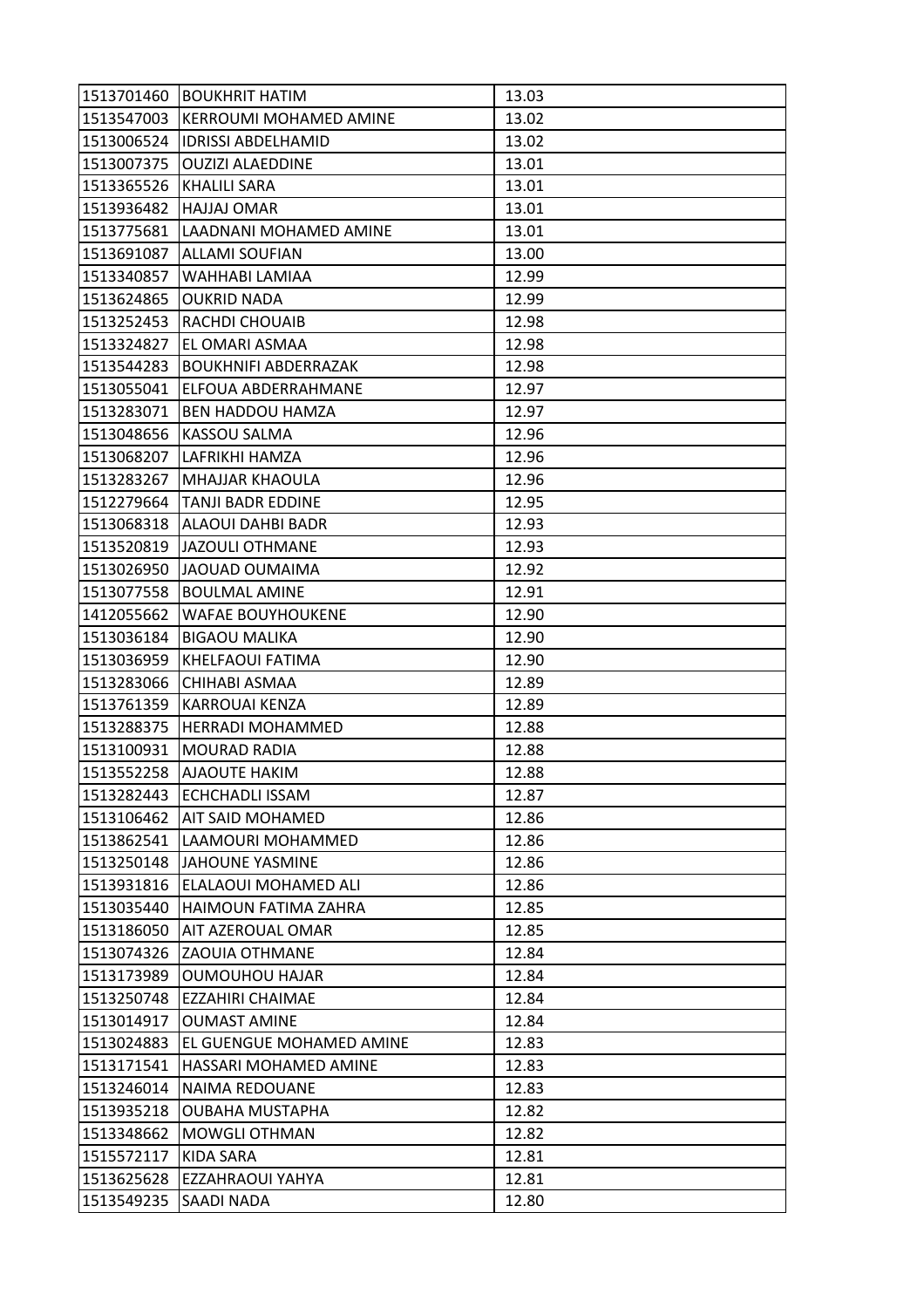| 1412244156 | <b>AYOUB LAGHJIBLI</b>    | 12.79 |
|------------|---------------------------|-------|
| 1513006280 | <b>AKHSASSI WIAME</b>     | 12.79 |
| 1513283092 | <b>BOUABIDI SANAA</b>     | 12.78 |
| 1513369732 | <b>AGUNI MERIEM</b>       | 12.78 |
| 1513098666 | <b>BOUJROUF ASMA</b>      | 12.78 |
| 1513156002 | <b>SAFI ACHRAF</b>        | 12.78 |
| 1513379379 | <b>BIMEZZAGH ASMAA</b>    | 12.78 |
| 1513028448 | <b>SIKAL NABILA</b>       | 12.77 |
| 1513068186 | EL HATTAB IMANE           | 12.77 |
| 1513324828 | YOUB IBTISSAM             | 12.77 |
| 1513037721 | <b>AKOUZ NOUHAILA</b>     | 12.77 |
| 1513012821 | EL KHALILI IBRAHIM        | 12.76 |
| 1513875026 | <b>MESTOUR IMANE</b>      | 12.76 |
| 1512383811 | NASSAR YOUSSEF            | 12.75 |
| 1513005974 | YAGGOUR YOUSRA            | 12.75 |
| 1513101392 | <b>ZARIRY ZAKARIA</b>     | 12.75 |
| 1513955068 | <b>BOUCHOUAF OMAR</b>     | 12.74 |
| 1412248821 | EL OUAZZANI ABDELJABBAR   | 12.73 |
| 1513004114 | <b>BOUKINED YASSINE</b>   | 12.73 |
| 1513099126 | EL HAKIOUI HAFSA          | 12.73 |
| 1512231396 | KHAIDOUME ABDELMOIZ       | 12.72 |
| 1513525934 | <b>AZIZ KHAOULA</b>       | 12.72 |
| 1513280121 | AJROUB KAOUTAR            | 12.71 |
| 1513365970 | <b>IDMBAREK MOHAMMED</b>  | 12.71 |
| 1513100558 | <b>ZOUINEB CHADI</b>      | 12.71 |
| 1513380425 | <b>KHACHABI YASSINE</b>   | 12.71 |
| 1412385233 | <b>SABIRI MOUAD</b>       | 12.70 |
| 1513099649 | BENAZZOUZ AMJAD           | 12.70 |
| 1513183646 | <b>LOUGHLIMI HIND</b>     | 12.70 |
| 1513228211 | <b>AOURIK HATIM</b>       | 12.70 |
| 1513100950 | RAZKALLAH AMINA           | 12.68 |
| 1513013791 | <b>DAHAMI SABRINE</b>     | 12.68 |
| 1513353495 | <b>AMRI SIHAM</b>         | 12.67 |
| 1513008502 | <b>OUHOUNNOUS ZAYNAB</b>  | 12.67 |
| 1513544093 | <b>SLAOUITANE YASSINE</b> | 12.67 |
| 1513005903 | <b>ESSAFI YASSINE</b>     | 12.66 |
| 1513317094 | <b>TIBRANI MOUNSSIF</b>   | 12.66 |
| 1513080017 | EL MOUSSAOUI ZAKARIA      | 12.66 |
| 1513037771 | DAD BADER EDDINE          | 12.65 |
| 1513231139 | <b>MAHFODI ZINEB</b>      | 12.65 |
| 1513352089 | TALAAT IDRISSI SAAD       | 12.65 |
| 1512042413 | LKADI MOHAMED             | 12.65 |
| 1513099338 | KABBADJ ABDELHAKIM        | 12.65 |
| 1513784790 | <b>HABABOU FEDOUA</b>     | 12.65 |
| 1513228670 | <b>BENTAKHOU OUMAIMA</b>  | 12.64 |
| 1513533954 | <b>ELHORD IKRAM</b>       | 12.64 |
| 1513242642 | <b>JBAIDA CHAIMAE</b>     | 12.64 |
| 1412036645 | <b>AYOUB ATT HSATN</b>    | 12.63 |
| 1513024833 | EL BOURKI ASMAE           | 12.63 |
| 1513193883 | <b>HICHAMI OSSAMA</b>     | 12.63 |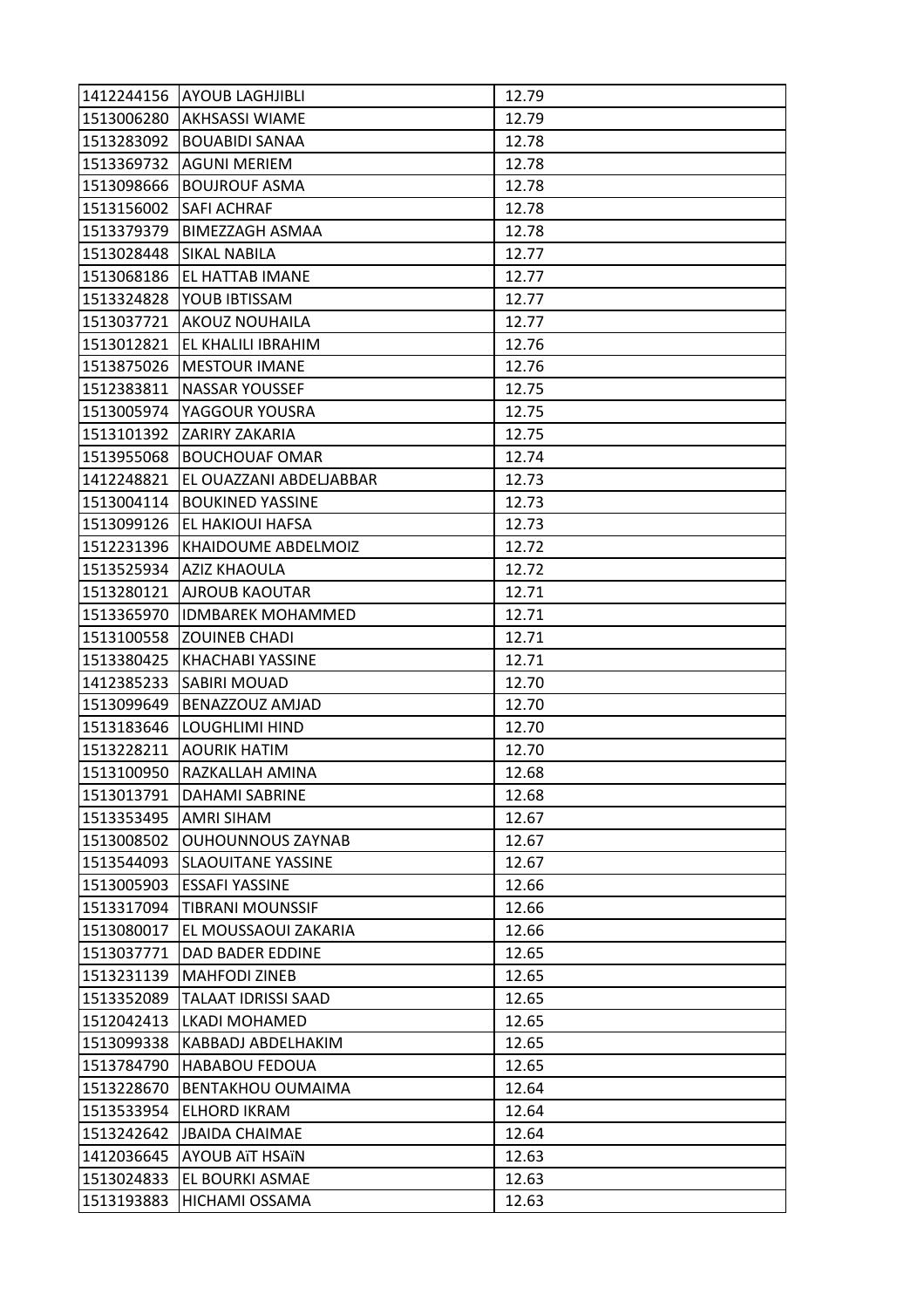| 1513040324 | <b>OUDRA ACHRAF</b>          | 12.63 |
|------------|------------------------------|-------|
| 1513087709 | LOURIDI HOUDA                | 12.62 |
| 1513193989 | <b>MOUSSA SABRINE</b>        | 12.62 |
| 1513250212 | <b>SERDAI ANAS</b>           | 12.62 |
| 1513048641 | <b>BENJLIOUEL BOUTAYNA</b>   | 12.61 |
| 1513231842 | <b>BAKRY ANAS</b>            | 12.61 |
| 1513244426 | EL MOUALLIF AYOUB            | 12.61 |
| 1513381614 | RIDA ABDESSAMAD              | 12.61 |
| 1513289806 | AIT SALEM HASNAA             | 12.61 |
| 1513186994 | KBACHE KHADIJA               | 12.60 |
| 1513389162 | SELAM FATIMA EZZAHRAE        | 12.60 |
| 1513098224 | <b>AIT TALEB OTHMANE</b>     | 12.60 |
| 1513250089 | <b>NASSIRI SARA</b>          | 12.60 |
| 1513321926 | JAMALEDDINE IMANE            | 12.60 |
| 1512533448 | LOUGUEMIHI IMANE             | 12.59 |
| 1513606448 | <b>AMIR KHADIJA</b>          | 12.59 |
| 1513352040 | <b>TALOUNI ILHAM</b>         | 12.59 |
| 1513870022 | <b>TAHA HIBA</b>             | 12.59 |
| 1513803295 | JERBOUAI MOHAMED ZAKARIA     | 12.58 |
| 1513759118 | <b>SLASSI ABDELKHALEK</b>    | 12.58 |
| 1412080207 | ABDERRAZAQ LAATAATA          | 12.57 |
| 1513324857 | <b>BOUHADA HANANE</b>        | 12.57 |
| 1513099521 | ADROUJ IBTISSAM              | 12.57 |
| 1513014224 | EL MAADRI AAFAF              | 12.55 |
| 1512004750 | ZARHOUNI HAMZA               | 12.54 |
| 1512521267 | EL BARAKA ABDELHADI          | 12.54 |
| 1513173956 | <b>ZOUID YOUNES</b>          | 12.54 |
| 1513363850 | <b>JABRANE WADIE</b>         | 12.54 |
| 1513100020 | DOUKALI MOHAMED ANAS         | 12.54 |
| 1513158016 | <b>ABBASSI DOAE</b>          | 12.54 |
| 1513543914 | MOHTARAM AMAL                | 12.54 |
| 1513007984 | <b>IDRISSI ZAKI NOUHAILA</b> | 12.53 |
| 1513228198 | <b>SANAD EL MEHDI</b>        | 12.53 |
| 1513758779 | MOUJAHED MERYAM              | 12.53 |
| 1412081489 | <b>OUMAYMA ABOUTAYBI</b>     | 12.52 |
| 1513068130 | CHOUKRI MOHAMMED YASSINE     | 12.52 |
| 1513069611 | <b>ELHANI CHARAF</b>         | 12.52 |
| 1513949565 | <b>LHASNI AYA</b>            | 12.51 |
| 1513100053 | AIT BEN HASSI YOUSSEF AMINE  | 12.51 |
| 1513000354 | <b>BELMOKADEM HAMZA</b>      | 12.50 |
| 1513329455 | <b>RAKIB MERYEME</b>         | 12.50 |
| 1513051296 | <b>SDOUR RIDA</b>            | 12.49 |
| 1513276611 | EL OMARI KHALIL              | 12.49 |
| 1515183887 | <b>OUAZINE RIM</b>           | 12.49 |
| 1513098647 | ARHANNAJ NIZAR               | 12.49 |
| 1513684101 | LAZAAR EL MEHDI              | 12.49 |
| 1513032194 | <b>SABRI ADIL</b>            | 12.48 |
| 1513084444 | <b>IZIKI LAMIA</b>           | 12.48 |
| 1513068769 | <b>KARIME MOHAMMED</b>       | 12.48 |
| 1513051088 | <b>HOUHOU ISMAIL</b>         | 12.47 |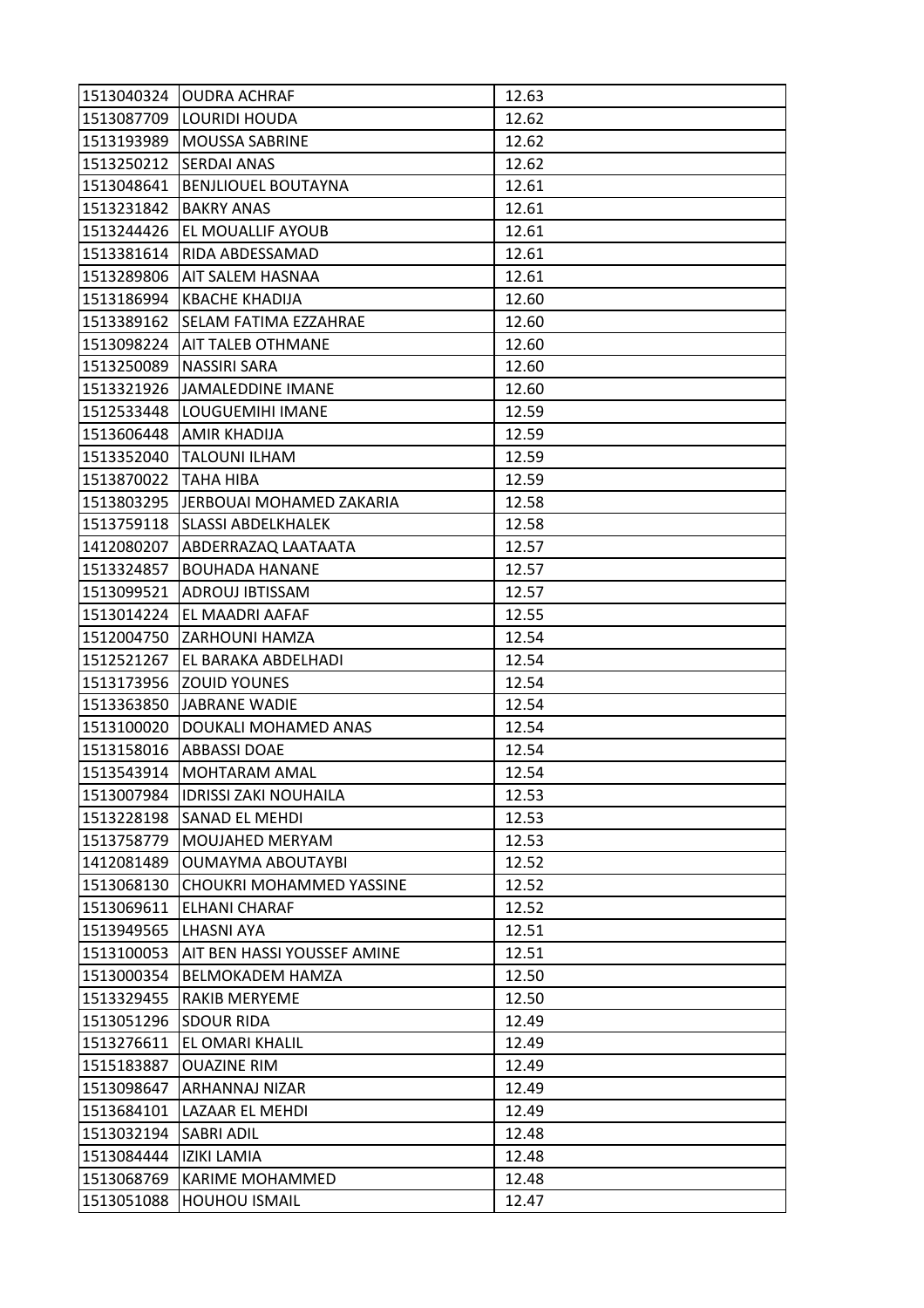| 1513077449 | EL HNAOUI HAFSA             | 12.47 |
|------------|-----------------------------|-------|
| 1513344733 | <b>BIRJA LAMIAA</b>         | 12.47 |
| 1513941764 | OU SALLOU HADDOU            | 12.47 |
| 1513943575 | AAZIZ LHOUSSAIN WALID       | 12.47 |
| 1412075963 | <b>ZAKARIA BELLOUCH</b>     | 12.47 |
| 1513068701 | EL KAOUA FATIMA EZZAHRAE    | 12.47 |
| 1513549581 | <b>DAOUDI SOUFIANE</b>      | 12.46 |
| 1513111120 | <b>ENNADIR AHMED</b>        | 12.45 |
| 1513031327 | <b>FRIGINI AYOUB</b>        | 12.43 |
| 1513365762 | <b>MOUMEN ANAS</b>          | 12.43 |
| 1513389999 | RAMZI BASMA                 | 12.43 |
| 1513552399 | <b>MEJDOUBI ACHRAF</b>      | 12.43 |
| 1513012831 | YASSINE FATIMA              | 12.42 |
| 1513541125 | <b>RITAB HICHAM</b>         | 12.42 |
| 1513029150 | EL GARANI OMAYMA            | 12.41 |
| 1513241631 | <b>SKANDI KAOUTAR</b>       | 12.39 |
| 1513607234 | <b>BENAMEUR IMAD</b>        | 12.39 |
| 1513068592 | <b>LAMZAOUAK YOUSSEF</b>    | 12.39 |
| 1513248076 | <b>BENLKHOUL ABDELKRIM</b>  | 12.39 |
| 1513346350 | M KAMLI AYOUB               | 12.38 |
| 1513376768 | DAOU OUSSAMA                | 12.38 |
| 1513020033 | <b>CHIBANE OMAR</b>         | 12.37 |
| 1513049667 | <b>MEJHOUDI HAFSA</b>       | 12.37 |
| 1513323851 | SMIRES BENNANI MOHAMED      | 12.37 |
| 1510106521 | <b>JARNAOUI YOUSSEF</b>     | 12.36 |
| 1513012755 | <b>CHOUIEKH CHAIMA</b>      | 12.36 |
| 1513349680 | <b>NIZAR GHIZLANE</b>       | 12.36 |
| 1513288052 | MICHMACHI SAAD              | 12.36 |
| 1513004217 | <b>KNIKSI NOUHAILA</b>      | 12.35 |
| 1513006809 | <b>BOULAHROUD YOUSSEF</b>   | 12.35 |
| 1513008402 | <b>HAJJI HOUDA</b>          | 12.35 |
| 1513244471 | <b>ESSAADANI DOUNIA</b>     | 12.35 |
| 1513037780 | <b>BOULARBAH ZAKARIA</b>    | 12.34 |
| 1513321553 | <b>ACHIR YOUSSEF</b>        | 12.34 |
| 1513033177 | KHATAB BRAHIM               | 12.33 |
| 1412098999 | <b>FADOUA LAHNIDA</b>       | 12.33 |
| 1412284226 | <b>ELBAHLOUL AYOUB</b>      | 12.32 |
| 1513231888 | <b>ES SERGHINI OMAR</b>     | 12.32 |
| 1513624890 | ELHAMRI ABDESLAM            | 12.32 |
| 1513014966 | EL JAOUHARI NASSIMA         | 12.31 |
| 1513784851 | <b>SALIH SAMYA</b>          | 12.31 |
| 1513369712 | <b>AOUANE SOUFIANE</b>      | 12.30 |
| 1513169701 | <b>DRIOUCH ISMAIL</b>       | 12.30 |
| 1513544088 | <b>FREIKECH KHALID</b>      | 12.30 |
| 1513032780 | <b>BOUCHELGA ABDELJALIL</b> | 12.29 |
| 1513196703 | <b>HAJOUM SALMA</b>         | 12.29 |
| 1513279494 | REGANI OUMAIMA              | 12.29 |
| 1513377448 | <b>HIND SAIKAK</b>          | 12.29 |
| 1513936547 | <b>CHARIFI ZAKARIA</b>      | 12.29 |
| 1512279688 | <b>ETTOURAT MOHAMED</b>     | 12.28 |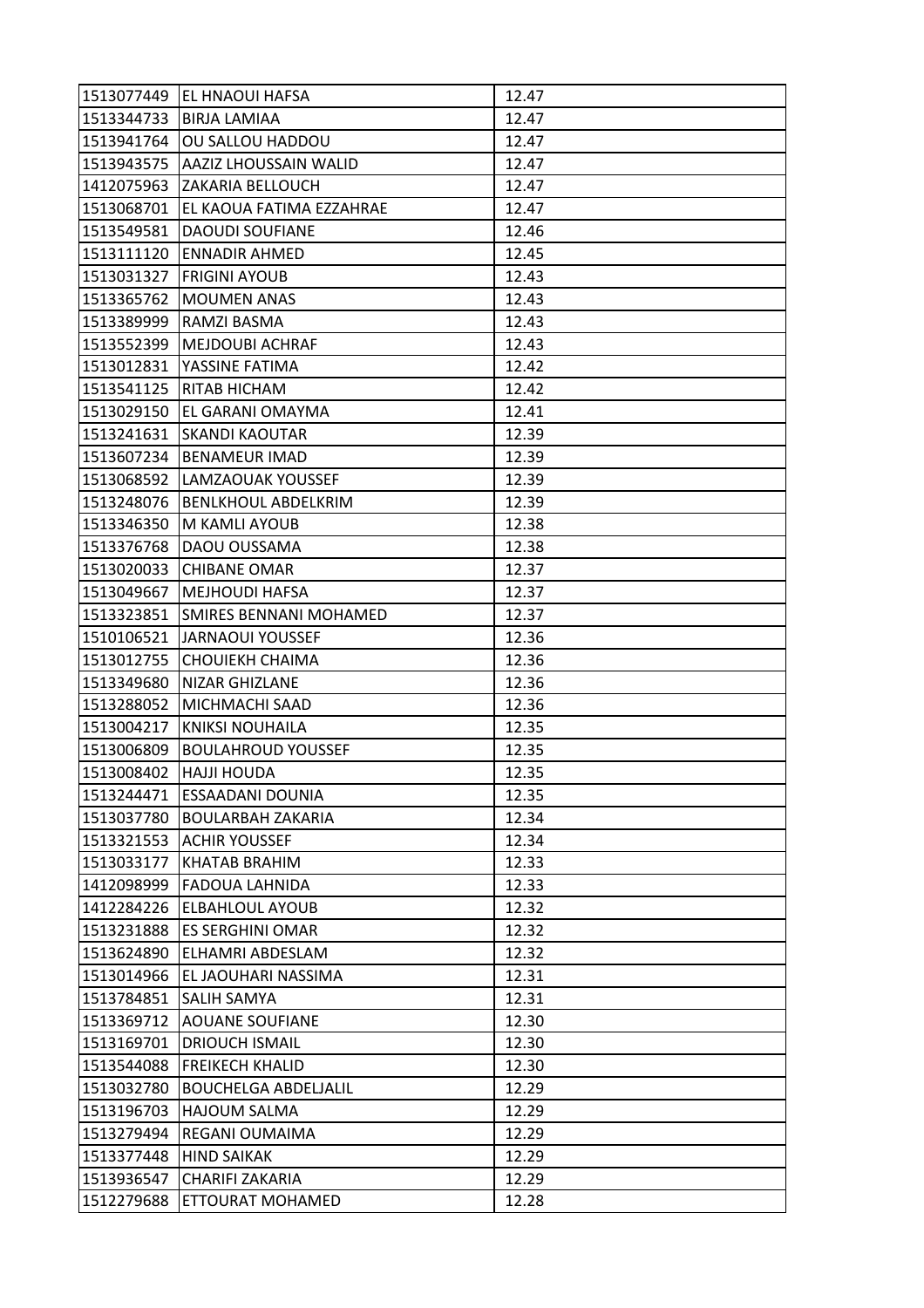| 1513029932 | <b>BOUCHOUHA ANAS</b>         | 12.28 |
|------------|-------------------------------|-------|
| 1513048611 | <b>MEZOURETE YASSINE</b>      | 12.28 |
| 1513164557 | <b>ADADI BASSAM</b>           | 12.28 |
| 1513340847 | <b>BOUELBARAKA KAWTAR</b>     | 12.28 |
| 1513527812 | <b>BETTAOUI ANASS</b>         | 12.28 |
| 1513246015 | HAMDOUCHI NOUAMANE            | 12.28 |
| 1513274777 | <b>TAOUSSI ELIASSE</b>        | 12.28 |
| 1513331697 | EL KABES OUMAIMA              | 12.28 |
| 1513012752 | EL MASSAFI ANAS               | 12.27 |
| 1513541119 | CHIHEB ABDELKARIM             | 12.27 |
| 1513750954 | <b>ARFAOUI HAJAR</b>          | 12.27 |
| 1412054862 | <b>BENJEMRA HAMZA</b>         | 12.26 |
| 1513050646 | <b>OUMOUMEN KHAOULA</b>       | 12.26 |
| 1513174035 | <b>MENGOUCH ZHOR</b>          | 12.26 |
| 1513936846 | EL AMRAOUI RIDA               | 12.26 |
| 1513001052 | <b>EL BERHICHI YASSIR</b>     | 12.26 |
| 1513111627 | <b>AZZOUZI KHAOULA</b>        | 12.26 |
| 1513365546 | <b>ATLAS YASSINE</b>          | 12.26 |
| 1513024818 | <b>CHAKIR ELOUALID</b>        | 12.25 |
| 1513244620 | <b>ARKHIS MOHAMED YASSINE</b> | 12.25 |
| 1412193749 | <b>SAROUF OMAYMA</b>          | 12.24 |
| 1513111864 | <b>LEGDALI ISMAIL</b>         | 12.24 |
| 1513231602 | <b>OUTTI AMAL</b>             | 12.24 |
| 1513024146 | <b>ZAHOUR MOHAMED</b>         | 12.24 |
| 1513355831 | <b>ZINEB CHALAOUANE</b>       | 12.24 |
| 1513006351 | EL ASSAD ILHAM                | 12.23 |
| 1513050964 | LAGHRIB FATIMA                | 12.22 |
| 1513363173 | HADDAJI ABDESSAMAD            | 12.22 |
| 1513068270 | <b>BOUSSETTA MERIEME</b>      | 12.21 |
| 1513188363 | NASSIRI ASMAE                 | 12.21 |
| 1513336712 | <b>LAHNITI RABIA</b>          | 12.21 |
| 1412052955 | <b>RIADI KHAOULA</b>          | 12.20 |
| 1513048634 | EL ATRACHE FATIMA EZZAHRA     | 12.20 |
| 1513074464 | <b>DAHMANE AYOUB</b>          | 12.20 |
| 1513693175 | EL HAFIDI RADIA               | 12.20 |
| 1515413741 | <b>SOUFIANE YOUNESS</b>       | 12.20 |
| 1513099364 | EL MEJJAD SOULAIMANE          | 12.20 |
| 1513154122 | <b>BASSOUR ACHRAF</b>         | 12.18 |
| 1513231505 | <b>DEKKANE SOUKAINA</b>       | 12.18 |
| 1513006510 | <b>AIT BAHIDA NABIL</b>       | 12.18 |
| 1513228203 | MASOUABI ABDESSAMAD           | 12.18 |
| 1513549140 | <b>OUNSS MOHAMED</b>          | 12.18 |
| 1513874731 | <b>SALAH NISSRINE</b>         | 12.17 |
| 1513948466 | <b>BEN SELLAM MARIEME</b>     | 12.17 |
| 1513246010 | <b>ZOUHRI OUSSAMA</b>         | 12.16 |
| 1513365772 | <b>BOUADDI MOHAMMED AMINE</b> | 12.16 |
| 1513932853 | <b>AJAANIT TAOUFIK</b>        | 12.15 |
| 1512928374 | <b>AZOUGAGH ILYASS</b>        | 12.14 |
| 1513012830 | EL ATILLAH INSAF              | 12.14 |
| 1513281204 | <b>HAJLI KAOUTAR</b>          | 12.14 |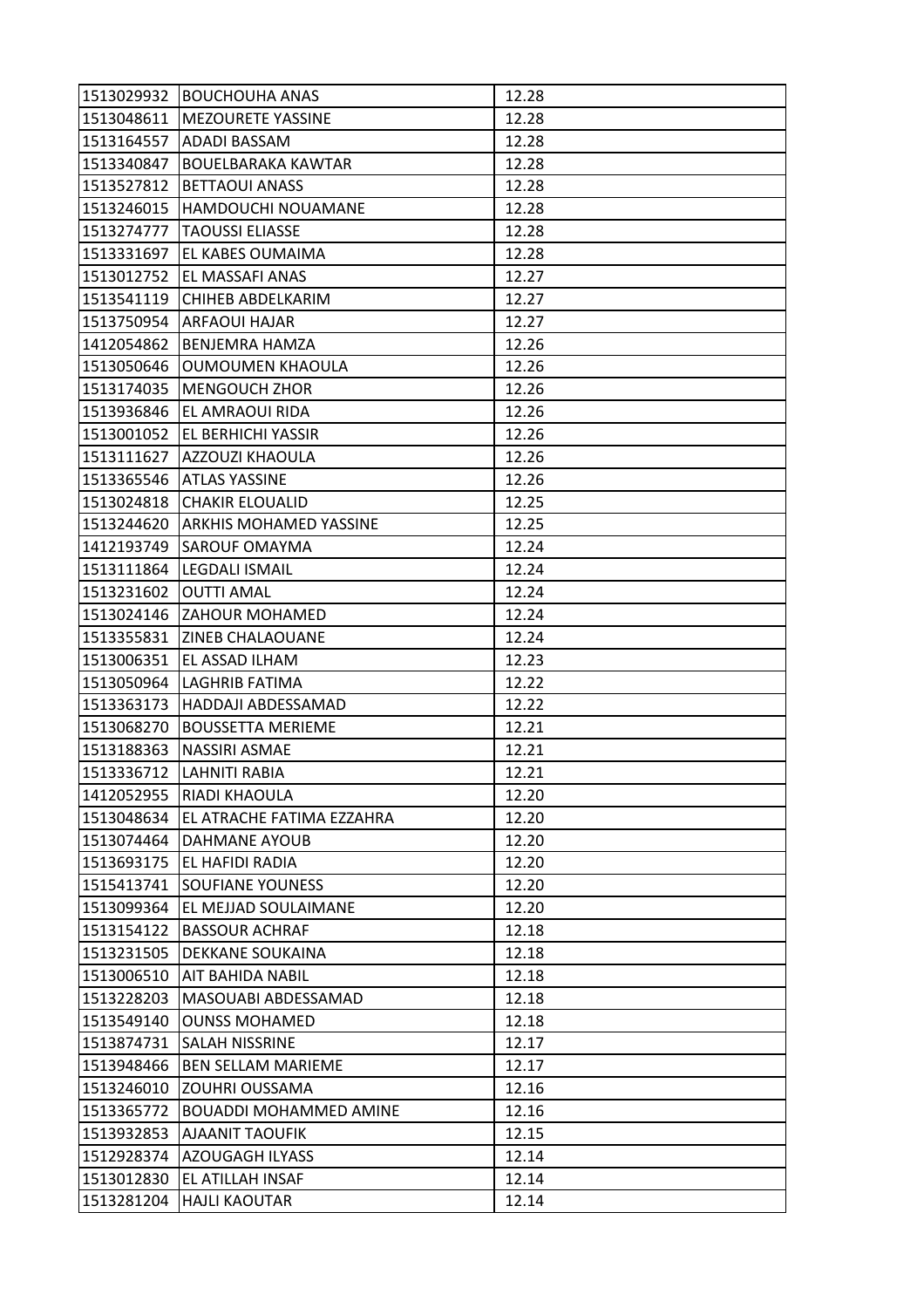| 1513937893 | <b>LATIF FADILA</b>          | 12.14 |
|------------|------------------------------|-------|
| 1513154149 | <b>OUBAALLA NABIL</b>        | 12.14 |
| 1513245667 | BENHAMMOU HAMZA              | 12.13 |
| 1513349202 | HILAL SALAHEDDINE            | 12.13 |
| 1513000461 | <b>ATTAR NAWAL</b>           | 12.13 |
| 1412054060 | EL YOUSOUFI TAYEB            | 12.10 |
| 1513077560 | <b>OUAHMANE MARIAM</b>       | 12.10 |
| 1513228261 | EL KARKACHI FATIMA EZZAHRA   | 12.10 |
| 1513283088 | <b>ACHAQ HASSANE</b>         | 12.10 |
| 1513701594 | <b>ACHKOUR MOHAMED</b>       | 12.10 |
| 1513188362 | DAROUSSE CHAIMAE             | 12.09 |
| 1513067683 | <b>BOUDALLAA NOUR EDDINE</b> | 12.08 |
| 1513942294 | <b>TAYBI SOUFIANE</b>        | 12.08 |
| 1513091606 | EL MORADY ABDELLATIF         | 12.08 |
| 1513074475 | RACHID IMANE                 | 12.07 |
| 1513357441 | <b>AKERKAOU RIZKI</b>        | 12.05 |
| 1412019683 | <b>ABDOU IMANE</b>           | 12.05 |
| 1513026354 | <b>TAKI ESSAID</b>           | 12.04 |
| 1513252817 | <b>MAFTAH YOUNESS</b>        | 12.04 |
| 1412244093 | <b>SARA MOUSTAHFID</b>       | 12.04 |
| 1513376185 | <b>DIYANE ISLAM</b>          | 12.04 |
| 1513008446 | <b>ISMGH HATIM</b>           | 12.03 |
| 1513365133 | <b>LAHLALI ANAS</b>          | 12.03 |
| 1412379782 | <b>LAZRAK AYMANE</b>         | 12.02 |
| 1513150120 | DAROUICH CHAIMAE             | 12.02 |
| 1412064816 | <b>SAID BAHLA</b>            | 12.02 |
| 1512028343 | <b>GHARIB NOUREDDINE</b>     | 12.01 |
| 1513055742 | ZAHIRI KHADIJA               | 12.01 |
| 1513068144 | <b>MAHFOUD AMAL</b>          | 12.01 |
| 1513323914 | <b>BENZRAIOUIL ADAM</b>      | 12.01 |
| 1513245385 | <b>MGADDA JIHANE</b>         | 12.00 |
| 1512005485 | RIDOUANI EL MAHJOUB          | 12.00 |
| 1513023970 | <b>JBARI YASSIR</b>          | 12.00 |
| 1513111096 | <b>GOUGLOU SALMANE SAID</b>  | 11.99 |
| 1513351489 | <b>BADDI ZAKARIA</b>         | 11.99 |
| 1512054913 | <b>MARZOUGUE MOHAMED</b>     | 11.98 |
| 1513049695 | <b>MAASSOU YASSINE</b>       | 11.98 |
| 1513525078 | BELLORHZAL MERYEM            | 11.98 |
| 1513938768 | <b>JEKKA HAJAR</b>           | 11.98 |
| 1513154172 | BENKIRA FATIMA EZZAHRA       | 11.98 |
| 1513244627 | ROUAMCHI MERYEM              | 11.98 |
| 1513380676 | RHBAICH ASMAA                | 11.98 |
| 1513049041 | EL MOKHTAR AMAIMI            | 11.97 |
| 1513320448 | ABOUDRAR YASMINE             | 11.97 |
| 1513688851 | CHANAA MOHAMMED              | 11.97 |
| 1513100107 | KOUNKA HAMZA                 | 11.97 |
| 1412916598 | LAKHDAR MOHAMED AYOUB        | 11.96 |
| 1512028802 | <b>LASRI ABDELALI</b>        | 11.96 |
| 1513021980 | <b>ENNASSIRI AYOUB</b>       | 11.96 |
| 1513084275 | ABOULBARAKET ABDELHAY        | 11.96 |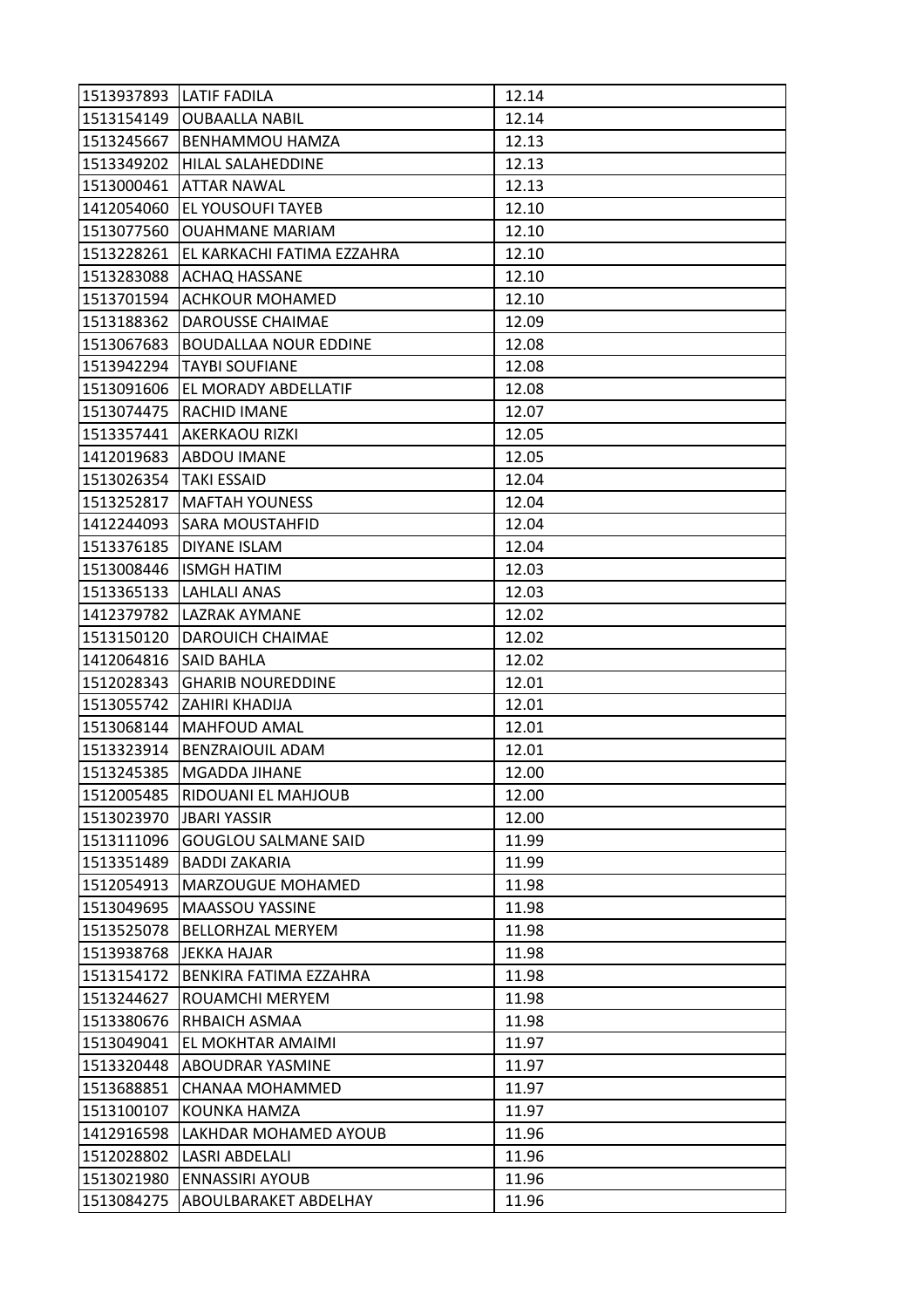| 1513109824 | <b>ASABBANE WISSAL</b>      | 11.95 |
|------------|-----------------------------|-------|
| 1513008501 | DOURAMANE MANAL             | 11.93 |
| 1412067749 | <b>HAMZA ARFAOUI</b>        | 11.93 |
| 1513023499 | ABACHRA SOMAYYA             | 11.92 |
| 1513049677 | ABBAH EL HABIB              | 11.92 |
| 1513228886 | <b>SABRI OUMAIMA</b>        | 11.92 |
| 1513026908 | <b>NEBHANI MANAL</b>        | 11.92 |
| 1513020012 | <b>ZAKA SMAIL</b>           | 11.91 |
| 1513034125 | MOUSTAFID OUMAIMA           | 11.91 |
| 1513036420 | <b>IDAOUBAKRIM HASSAN</b>   | 11.91 |
| 1513329381 | <b>BENKHALDOUN HAMZA</b>    | 11.90 |
| 1513802165 | <b>MESKINE NAZIHA</b>       | 11.90 |
| 1513050320 | <b>MOUTIK ABDESSABOUR</b>   | 11.89 |
| 1513365188 | <b>FARHANE NIZAR</b>        | 11.89 |
| 1513344961 | <b>HANAFI HICHAM</b>        | 11.89 |
| 1513351946 | <b>HA SEL IMANE</b>         | 11.89 |
| 1513696167 | <b>TEMSAMANI NABIL</b>      | 11.89 |
| 1513099320 | AICHE ABDERRAHMANE          | 11.88 |
| 1513242661 | <b>HABIBOU HAMZA</b>        | 11.88 |
| 1513013785 | AIT TALGHALIT ISMAIL        | 11.87 |
| 1513033214 | <b>ERRAHMA HAMZA</b>        | 11.87 |
| 1513055701 | <b>BENHEDDA FATIMAZAHRA</b> | 11.87 |
| 1513100561 | EL MAMOUNE ANAS             | 11.87 |
| 1513154190 | CHERROU OUMAIMA             | 11.87 |
| 1513550827 | <b>GAOUZI ZAYNEB</b>        | 11.87 |
| 1513784795 | <b>GUENNACH NASSIMA</b>     | 11.87 |
| 1513241647 | AKARNE MOHAMMED             | 11.86 |
| 1513863671 | ELMAHDAOUI MOHAMMED         | 11.86 |
| 1513935756 | <b>TAROQ ISMAIL</b>         | 11.86 |
| 1412089224 | <b>OUARHIM AYOUB</b>        | 11.86 |
| 1513956793 | <b>IDRISSI MARWA</b>        | 11.86 |
| 1513228690 | <b>DOMMANE ZAID</b>         | 11.85 |
| 1513250202 | <b>ELMAHFOUDI YASSER</b>    | 11.84 |
| 1513351349 | ED DARIF ASMA               | 11.84 |
| 1513275486 | <b>CHABI HOUDA</b>          | 11.83 |
| 1513333064 | <b>ESSGHYRY AHMED</b>       | 11.83 |
| 1513354585 | <b>IMANE HAMMADI</b>        | 11.83 |
| 1412039101 | <b>BACHAYA AIDA</b>         | 11.82 |
| 1412935354 | <b>OURAICH YASSINE</b>      | 11.82 |
| 1513068342 | ELBOUAZZAOUI SOKAINA        | 11.82 |
| 1513073800 | <b>MAAROUF OUASSIME</b>     | 11.82 |
| 1513227626 | <b>SISSANI HAFSA</b>        | 11.82 |
| 1513335198 | <b>EL INANI SAID</b>        | 11.82 |
| 1513006790 | <b>ECHARQI FOUAD</b>        | 11.82 |
| 1513277273 | EL YAMINE AICHA             | 11.80 |
| 1513245713 | <b>IBRAHIM SALLAMA</b>      | 11.80 |
| 1412085248 | <b>KHALIL M'HAMDI</b>       | 11.79 |
| 1513108923 | <b>OUAZRI MAROUANE</b>      | 11.79 |
| 1513271281 | <b>SALIHI YASSINE</b>       | 11.79 |
| 1513005895 | <b>MAJBOUR SARA</b>         | 11.78 |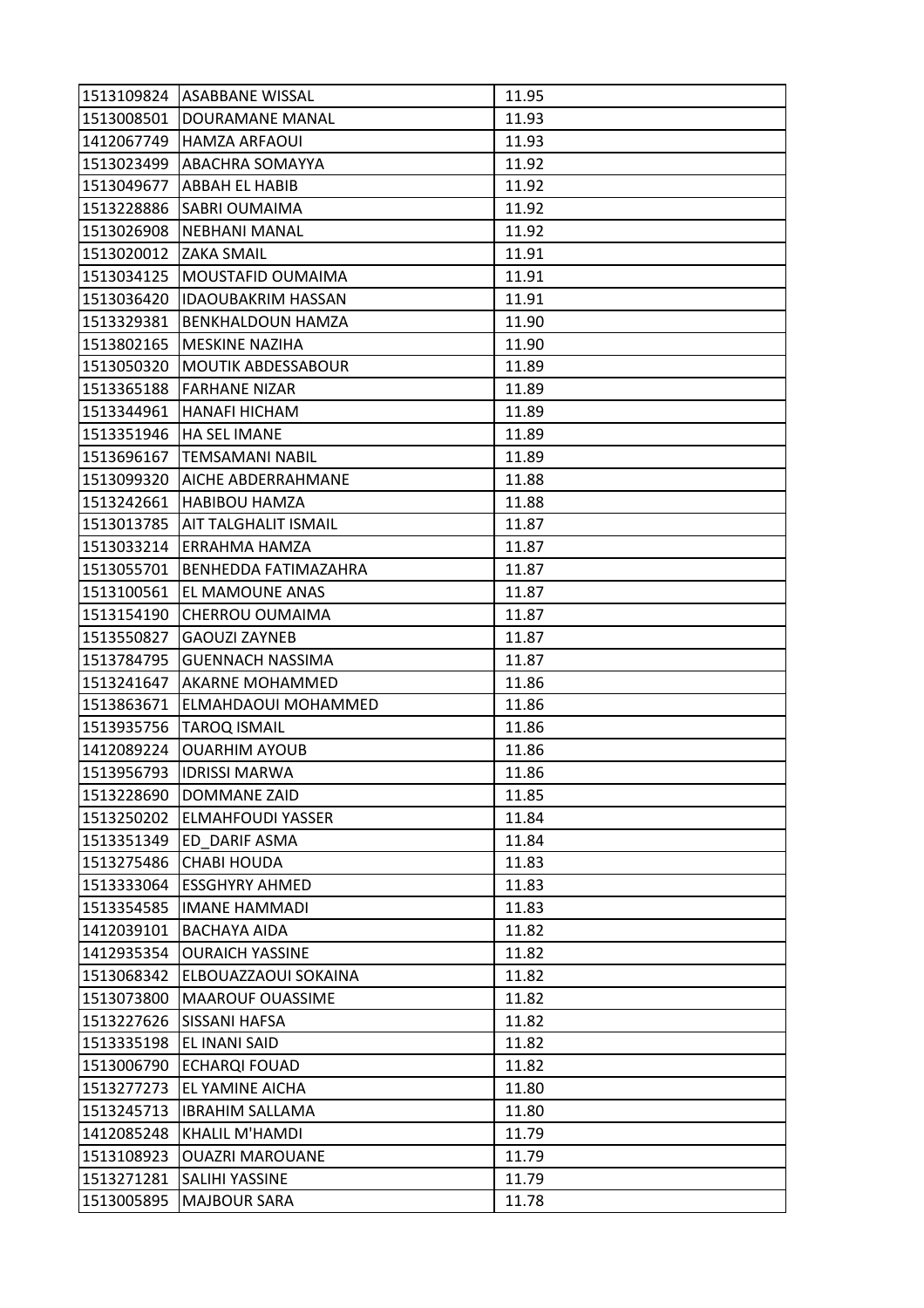| 1513032660 | <b>ELMOUINE MUSTAPHA</b>   | 11.78 |
|------------|----------------------------|-------|
| 1513542060 | RAJAD ABDESSAMAD           | 11.78 |
| 1513102247 | <b>BAZOUY ABDESSADEQ</b>   | 11.77 |
| 1513357418 | <b>BAROUCH AYOUB</b>       | 11.77 |
| 1412099052 | <b>GHIZLANE BEN MAZHAR</b> | 11.77 |
| 1513237774 | TAHIR AICHA                | 11.77 |
| 1513244589 | <b>BELHAMADIA FAHD</b>     | 11.77 |
| 1412764911 | <b>BOUGHALAD ISMAIL</b>    | 11.76 |
| 1513935963 | <b>ILHA KHAOULA</b>        | 11.76 |
| 1513152613 | ELKOURNAFI ISMAIL          | 11.74 |
| 1513938081 | EL MENOAR HAMZA            | 11.74 |
| 1513031544 | ELHAMIDI MUSTAPHA          | 11.73 |
| 1513091461 | EL ALAOUI HASSANI MAROUANE | 11.73 |
| 1513941161 | <b>FADILI ABDELAAZIZ</b>   | 11.73 |
| 1513287860 | ERRAKHA WALID              | 11.73 |
| 1513625919 | DAKHCHOUNI OUSSAMA         | 11.73 |
| 1513365509 | <b>OUALI AIMAN</b>         | 11.71 |
| 1513084276 | MINHAJ ABDERRAHMANE        | 11.70 |
| 1513245873 | <b>CHETBI HOUDA</b>        | 11.70 |
| 1513540291 | <b>AROHANE ZINEB</b>       | 11.70 |
| 1513014936 | <b>IZMOUH YASSINE</b>      | 11.70 |
| 1513356185 | <b>FATHI HAFSA</b>         | 11.70 |
| 1513051035 | ZARKOUNI KHAOULA           | 11.68 |
| 1412775954 | EL ALAOUI- EZZAKI SAAD     | 11.68 |
| 1513549857 | EL ORCH MOHAMMED AMINE     | 11.68 |
| 1513050624 | <b>ASAID ABDELWAHAB</b>    | 11.67 |
| 1412230960 | <b>HANAE SAATI</b>         | 11.66 |
| 1513806958 | AOURARH HAMZA              | 11.66 |
| 1513549244 | LEMLIH FATIMA EZZAHRAA     | 11.66 |
| 1513328502 | LEMRANI SOUFIANE           | 11.65 |
| 1412520658 | FATIMA ZAHRA AOURAGH       | 11.64 |
| 1513066246 | <b>FATIH ABIR</b>          | 11.63 |
| 1513181104 | <b>MALEK SOUKAINA</b>      | 11.63 |
| 1513227832 | <b>TOUMI CHAIMA</b>        | 11.63 |
| 1412054855 | EL OIAABANE HAFSSA         | 11.62 |
| 1513242596 | MTIQID HAFSSA              | 11.61 |
| 1513347698 | <b>HASSIRI OSSAMA</b>      | 11.60 |
| 1412070422 | YOUSRA EL MESSOUSSI        | 11.59 |
| 1513069697 | OULID OUMMOU AMINA         | 11.59 |
| 1513281218 | <b>BETTANE ABDERRAZAK</b>  | 11.59 |
| 1512070408 | <b>BOUNOUADER OUIAM</b>    | 11.57 |
| 1512360041 | EL MALKI FADWA             | 11.57 |
| 1412903491 | EL KOUBAITI AYOUB          | 11.57 |
| 1513093802 | <b>CHAOUNI SAIF EDDINE</b> | 11.56 |
| 1513024829 | <b>SBAILA SARA</b>         | 11.55 |
| 1513957064 | <b>BOU CHENIAL MOUAD</b>   | 11.55 |
| 1513084918 | ELMAGHRANI IMANE           | 11.55 |
| 1513943099 | <b>AKSSAS ATMANE</b>       | 11.55 |
| 1513048610 | AKKARI MAJDOULINE          | 11.54 |
| 1513250062 | <b>ELRHAIR IMANE</b>       | 11.54 |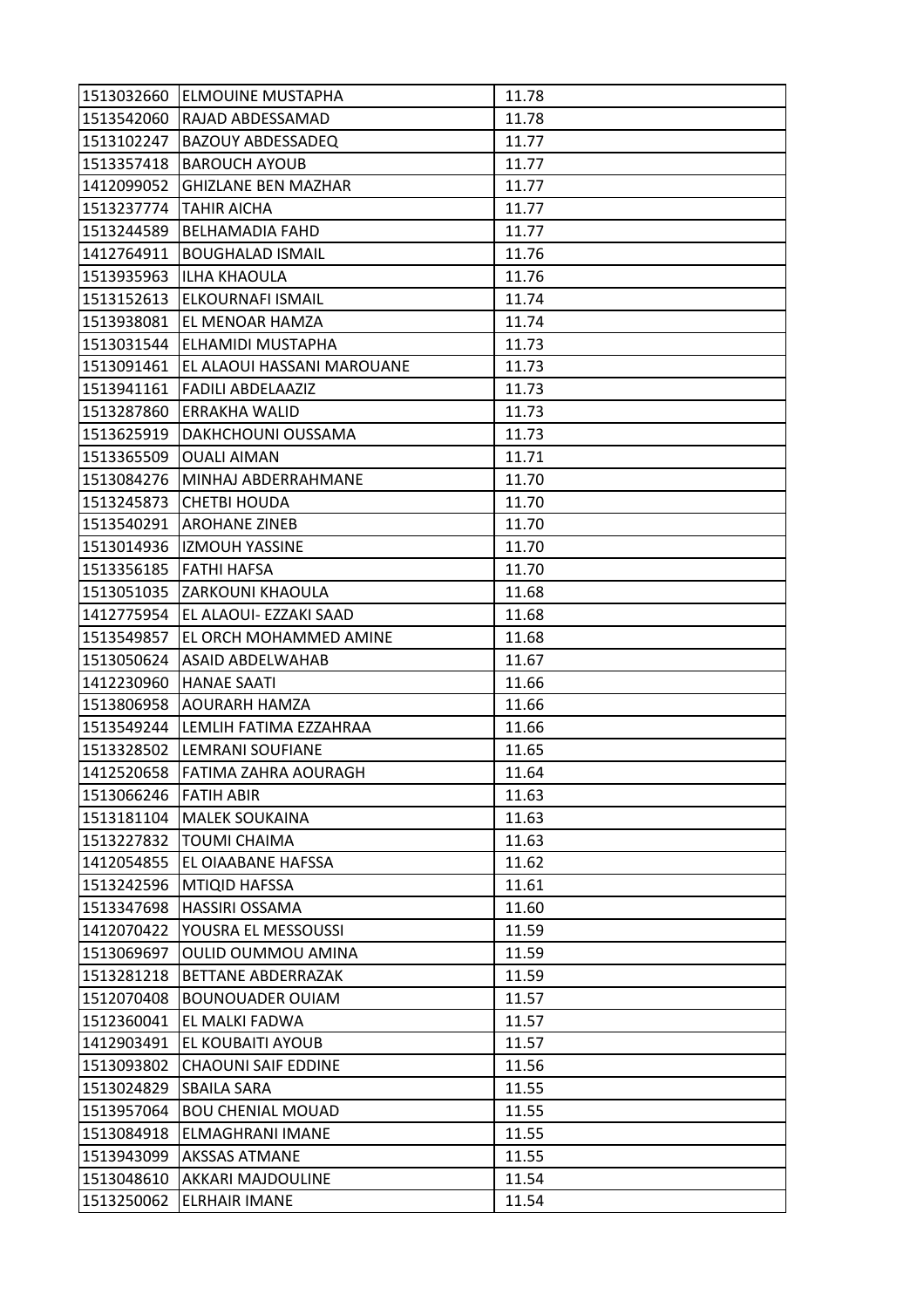| 1513320019 | <b>HADIR ILHAM</b>          | 11.53 |
|------------|-----------------------------|-------|
| 1513005820 | <b>ALLAL HAFIDA</b>         | 11.53 |
| 1513344622 | EL WAKACH IBTISSAM          | 11.52 |
| 1513008468 | MELLOULI FATIMA EZZAHRA     | 11.52 |
| 1513084296 | <b>ELABID KENZA</b>         | 11.51 |
| 1513102190 | EL KAMALI ANAS              | 11.51 |
| 1513934413 | KOURSAOUI NOURA             | 11.51 |
| 1513099136 | <b>NAJIDI JAAFAR</b>        | 11.51 |
| 1513067042 | <b>TIDILI IMANE</b>         | 11.50 |
| 1513012641 | ETTAQI SAMI                 | 11.49 |
| 1513165291 | <b>SABRY KHADIJA</b>        | 11.49 |
| 1513365191 | <b>KARKOUBI HIND</b>        | 11.49 |
| 1513539432 | <b>HARRAK AMAL</b>          | 11.49 |
| 1513365535 | <b>RAHALI HIBA</b>          | 11.47 |
| 1513193968 | AIT TIZI YOUSSEF            | 11.46 |
| 1513696931 | LAHBOUCH MERIEM             | 11.46 |
| 1513317994 | <b>ZOUAK MOHAMED</b>        | 11.46 |
| 1513050643 | <b>RYAD AYMAN</b>           | 11.45 |
| 1513331623 | <b>MATHOR KHADIJA</b>       | 11.45 |
| 1513324831 | ELAABDOULI KHADIJA          | 11.43 |
| 1515595399 | <b>ZOUAOUI AYMANE</b>       | 11.43 |
| 1513000395 | <b>FOUANA ZAYNAB</b>        | 11.43 |
| 1513084336 | <b>CHEIKHANI YOUSSEF</b>    | 11.43 |
| 1513098226 | <b>MJAHED OUAIL</b>         | 11.43 |
| 1513034654 | EL OUAZINY ISMAEL           | 11.42 |
| 1513069659 | <b>ENNAJI NAJLAE</b>        | 11.42 |
| 1513165273 | <b>MALGHI HAYAT</b>         | 11.42 |
| 1513340703 | OQAIDI OUMKELTOUM           | 11.42 |
| 1412629117 | <b>BOUDRAI SOFIA</b>        | 11.41 |
| 1513084256 | ZIRARI ASMAA                | 11.41 |
| 1513098557 | <b>MOUHOUB IBTISSAM</b>     | 11.41 |
| 1513350355 | <b>ES SOUNNI YASSINE</b>    | 11.41 |
| 1513087653 | MOUSTAOUZINE FATIMA EZZAHRA | 11.40 |
| 1513100540 | <b>BERRADI ACHRAF</b>       | 11.40 |
| 1513152430 | EL ASRAOUI HIBA             | 11.39 |
| 1513388821 | AIT MOHA FATIMA             | 11.39 |
| 1513006232 | <b>BARAKET IMANE</b>        | 11.39 |
| 1513333953 | <b>BARKAL HAJAR</b>         | 11.39 |
| 1513000391 | AOUBRAIM AMINA              | 11.37 |
| 1513023492 | ELMAJJATI SOKAYNA           | 11.36 |
| 1513238762 | <b>BOUDRA HAMID</b>         | 11.36 |
| 1513358327 | OMARI HAMZA                 | 11.36 |
| 1513529205 | <b>MERZAK LOUBNA</b>        | 11.36 |
| 1513948839 | EL MAZOUNI EL MEHDI         | 11.36 |
| 1412938591 | <b>BELFKIH MOUAAD</b>       | 11.35 |
| 1513152119 | <b>BOUDIYABA MARYEM</b>     | 11.35 |
| 1513099679 | <b>ERRARAY ZAKARIA</b>      | 11.34 |
| 1513605816 | <b>BENDADOU IMAD</b>        | 11.34 |
| 1412760550 | MOUSSAOUI CHAIMAE           | 11.33 |
| 1412002150 | <b>FARHAT OUSSAMA</b>       | 11.32 |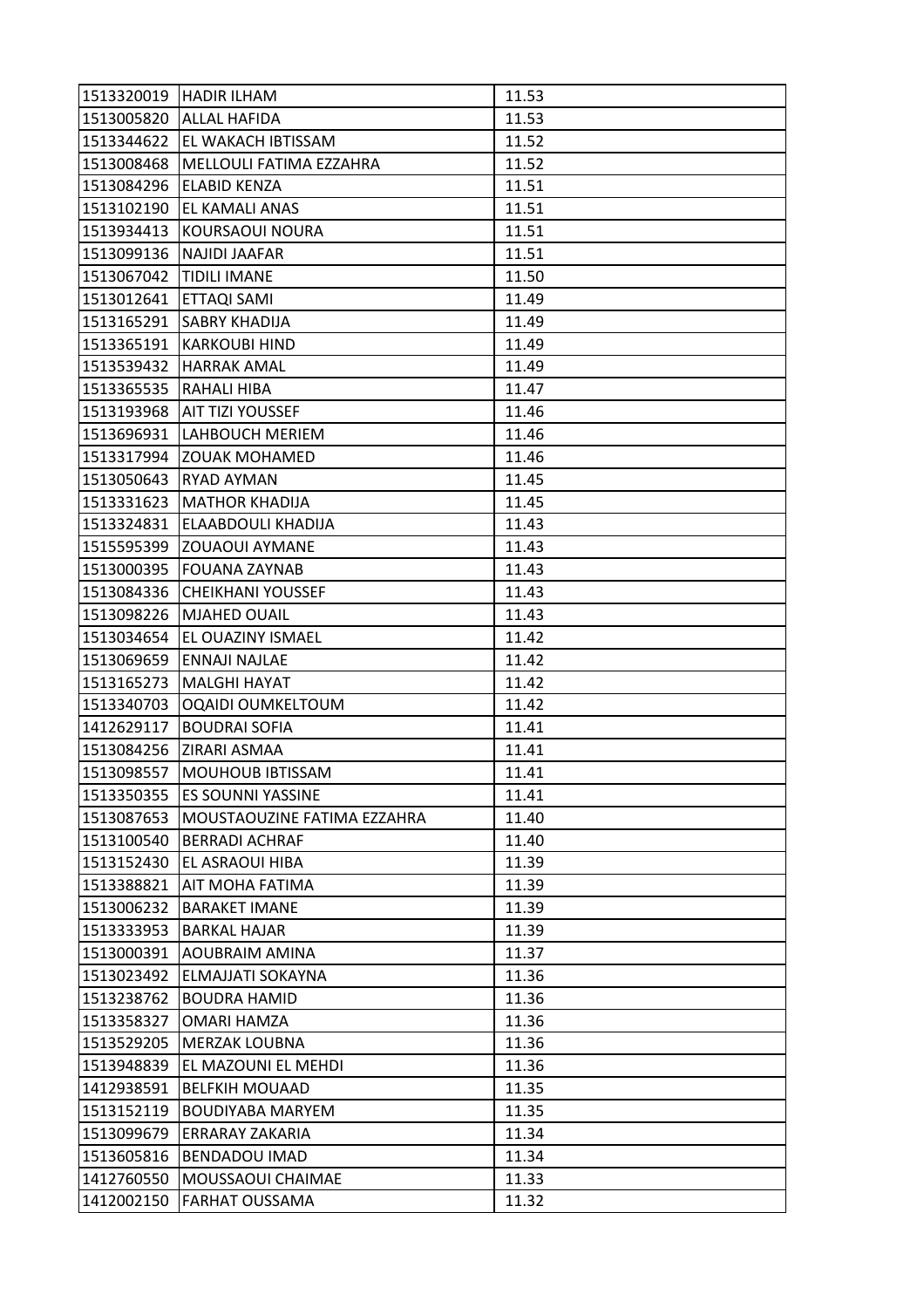| 1412607050 | <b>BERGHABI MOHAMMED</b>   | 11.32 |
|------------|----------------------------|-------|
| 1513094554 | <b>JAMAL FEDOUA</b>        | 11.30 |
| 1513242468 | <b>JNAINI ZINEB</b>        | 11.30 |
| 1513279003 | <b>NAFR SARA</b>           | 11.29 |
| 1412064515 | <b>GHITA LOUFRANI</b>      | 11.29 |
| 1513093248 | <b>BOU TAJANOUIT LAMIA</b> | 11.28 |
| 1513365629 | DARDOURI ABDERRAHMAN       | 11.28 |
| 1513543992 | <b>ABIDA AYOUB</b>         | 11.28 |
| 1513088937 | <b>CHERKAOUI IKRAM</b>     | 11.28 |
| 1412854637 | <b>AQUEL SANAE</b>         | 11.27 |
| 1513010992 | ELALAOUI ABDELKARIM        | 11.27 |
| 1513026967 | KRITIT ABDELADIM           | 11.27 |
| 1412099259 | <b>NOUHAILA MOUHTIJ</b>    | 11.27 |
| 1513111001 | <b>AFTIMI MERIEM</b>       | 11.27 |
| 1513613286 | ZERHMOUTI KHAOULA          | 11.27 |
| 1513012796 | <b>CHATI CHAYMA</b>        | 11.26 |
| 1513039030 | <b>OULHAJ BRAHIM</b>       | 11.26 |
| 1513280184 | <b>ELHALI AYMEN</b>        | 11.26 |
| 1513349644 | <b>IHFA NADIA</b>          | 11.26 |
| 1513240217 | <b>HAMMA SALMA</b>         | 11.25 |
| 1412072990 | YOUNES MARHRAOUI           | 11.24 |
| 1513227800 | <b>HALOUACH ATIKA</b>      | 11.24 |
| 1412332938 | LAFQUIH AYOUB              | 11.24 |
| 1513625506 | ELFRYAKH FATIMA EZZAHRAA   | 11.24 |
| 1513012757 | <b>GUERMAT IBTISSAM</b>    | 11.23 |
| 1513270532 | LAKOUAM ISSAM              | 11.23 |
| 1513014853 | AKHERRAZ FATIMA ZAHRA      | 11.23 |
| 1412383994 | <b>HANANE MARHABA</b>      | 11.22 |
| 1513001035 | <b>AMAM GHIZLANE</b>       | 11.22 |
| 1512083400 | <b>TAHIRI YASSIR</b>       | 11.21 |
| 1513165293 | <b>ZEMRAG SOFEA</b>        | 11.21 |
| 1513352600 | <b>HAMZA AFARIAD</b>       | 11.21 |
| 1513365764 | <b>NAHOURI SALAHEDDINE</b> | 11.21 |
| 1513635302 | RAHIMI MARYEM              | 11.21 |
| 1513245699 | <b>ECHAIBI YOUNESS</b>     | 11.21 |
| 1512275417 | <b>AJAROD YOUNESS</b>      | 11.20 |
| 1513229557 | LAAKAIRI GHIZLANE          | 11.20 |
| 1513345370 | <b>OUFARES MANAL</b>       | 11.20 |
| 1513523869 | <b>DORHMITARIK</b>         | 11.20 |
| 1412324200 | <b>TAHRI HOUDA</b>         | 11.20 |
| 1414392756 | ABOUKAD OUMAIMA            | 11.19 |
| 1513240674 | <b>ELBOUZIDI AYOUB</b>     | 11.18 |
| 1513000409 | <b>MEHRAZ LAHOUSSINE</b>   | 11.18 |
| 1513231974 | AKHANCHOUF MOHAMED YAHYA   | 11.17 |
| 1513552016 | CHOUNI MOHAMMED AMINE      | 11.17 |
| 1513344761 | HIDA SAFAA                 | 11.16 |
| 1513359143 | <b>BOUHSISSIN SOUKAINA</b> | 11.16 |
| 1412007973 | NADER AZ.EDDINE            | 11.16 |
| 1513037810 | <b>OUASBIR YASSINE</b>     | 11.16 |
| 1513080740 | <b>BOULGHASOUL AMAL</b>    | 11.16 |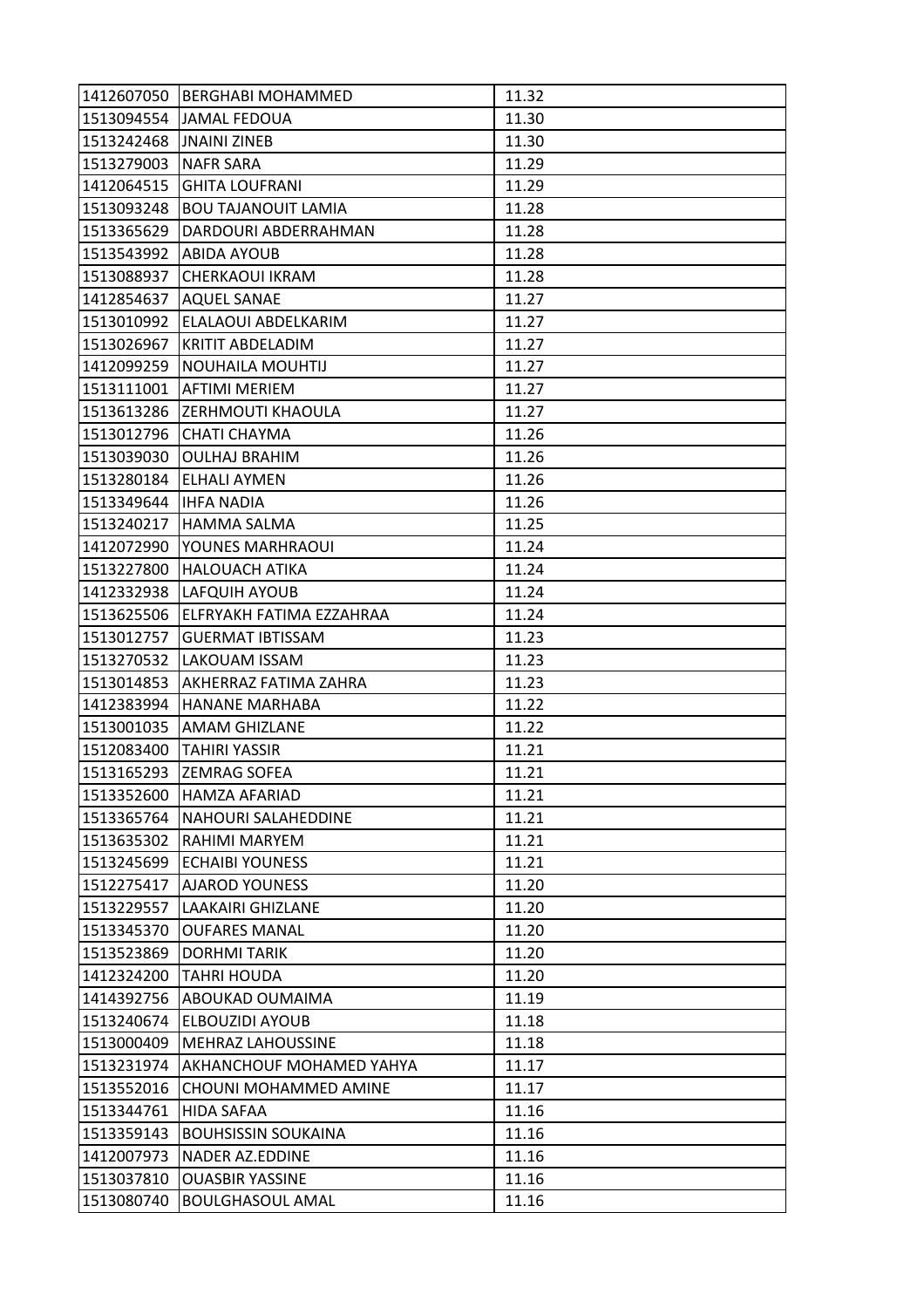| 1513525654 | <b>MOUMINE DRISS</b>         | 11.15 |
|------------|------------------------------|-------|
| 1412085878 | <b>ICHRAQ MEHDI</b>          | 11.13 |
| 1512013057 | <b>OUIZZA SABIR</b>          | 11.13 |
| 1512052211 | <b>SRAI ATHMANE</b>          | 11.13 |
| 1513009413 | <b>MANNASAF SARA</b>         | 11.13 |
| 1513050717 | <b>EL MARGHDI YOUSSEF</b>    | 11.13 |
| 1412391736 | SOULAIMANE YASSMINE          | 11.13 |
| 1513099359 | EL BISSAR FAIZA              | 11.12 |
| 1513101429 | <b>GHAZI KHADIJA</b>         | 11.10 |
| 1513194044 | <b>KHALLOUQ MOUNIR</b>       | 11.10 |
| 1412002378 | <b>BINAR OMAIMA</b>          | 11.08 |
| 1412005161 | <b>CHAMAR SOUMIA</b>         | 11.08 |
| 1513164538 | <b>ERRAFIA CHAIMAA</b>       | 11.08 |
| 1513288584 | <b>SEFRIOUI IHSSANE</b>      | 11.08 |
| 1513271203 | <b>BAHRANE ACHRAF</b>        | 11.07 |
| 1513183669 | <b>TOUMZINE NIZAR</b>        | 11.07 |
| 1513702486 | ABDALLAOUI SARA              | 11.07 |
| 1412183280 | <b>BOUI ABDESSAMAD</b>       | 11.05 |
| 1513048756 | <b>ASDIOU NOUHAILA</b>       | 11.05 |
| 1513099996 | <b>MANSORI OMAIMA</b>        | 11.05 |
| 1513242541 | <b>BYAH FATIMA</b>           | 11.05 |
| 1513284174 | EL HADDOUMI ZHOUR            | 11.04 |
| 1513014250 | <b>GUEJDAD ASMA</b>          | 11.04 |
| 1513014273 | <b>BAHIA OUSSAMA</b>         | 11.03 |
| 1513375034 | <b>HADIR KAOUTAR</b>         | 11.03 |
| 1513619530 | <b>LOUKILI YOUNES</b>        | 11.03 |
| 1513026904 | <b>ESSADKI OMAIMA</b>        | 11.03 |
| 1412250159 | <b>HAJAR ERRAOUI</b>         | 11.02 |
| 1513000658 | <b>DAHHANE YOUSSEF</b>       | 11.02 |
| 1513025296 | <b>FEROUAT SIHAM</b>         | 11.02 |
| 1513114323 | <b>AGHOUSSASSE MOHAMMED</b>  | 11.02 |
| 1513343964 | <b>ZOUAID OMAR</b>           | 11.02 |
| 1513270439 | <b>KABLI MERYEM</b>          | 11.02 |
| 1513549084 | <b>MATIOUI YAHYA</b>         | 11.02 |
| 1513550889 | ZHIRI MOHAMED AMINE          | 11.02 |
| 1513527853 | <b>SGHIR RIDA</b>            | 11.01 |
| 1513870286 | KAOUACHI OUSSAMA             | 11.01 |
| 1513321924 | <b>JADOUI OUMAIMA</b>        | 11.00 |
| 1513094076 | <b>ZOUKAL YASSINE</b>        | 10.99 |
| 1513241911 | <b>GUESSOUS ABDELKARIM</b>   | 10.99 |
| 1412034900 | EL KHALIFI OUSSAMA           | 10.99 |
| 1513350608 | MOULAY BOUCHTA KHAMMAR HOUDA | 10.99 |
| 1513389987 | <b>BENSGHIR HANANE</b>       | 10.99 |
| 1512379960 | EL KHATTABI ADAM             | 10.98 |
| 1513331909 | <b>GOUAR ABDELHAMID</b>      | 10.98 |
| 1513321534 | <b>BOUSSEKRI MOHAMED</b>     | 10.98 |
| 1513234769 | <b>ANTARI YOUSRA</b>         | 10.97 |
| 1513947283 | <b>MOULOUKI KAOUTAR</b>      | 10.97 |
| 1412012535 | <b>BANNAR ZOUBAIR</b>        | 10.96 |
| 1513077399 | <b>DALIL WAFA</b>            | 10.96 |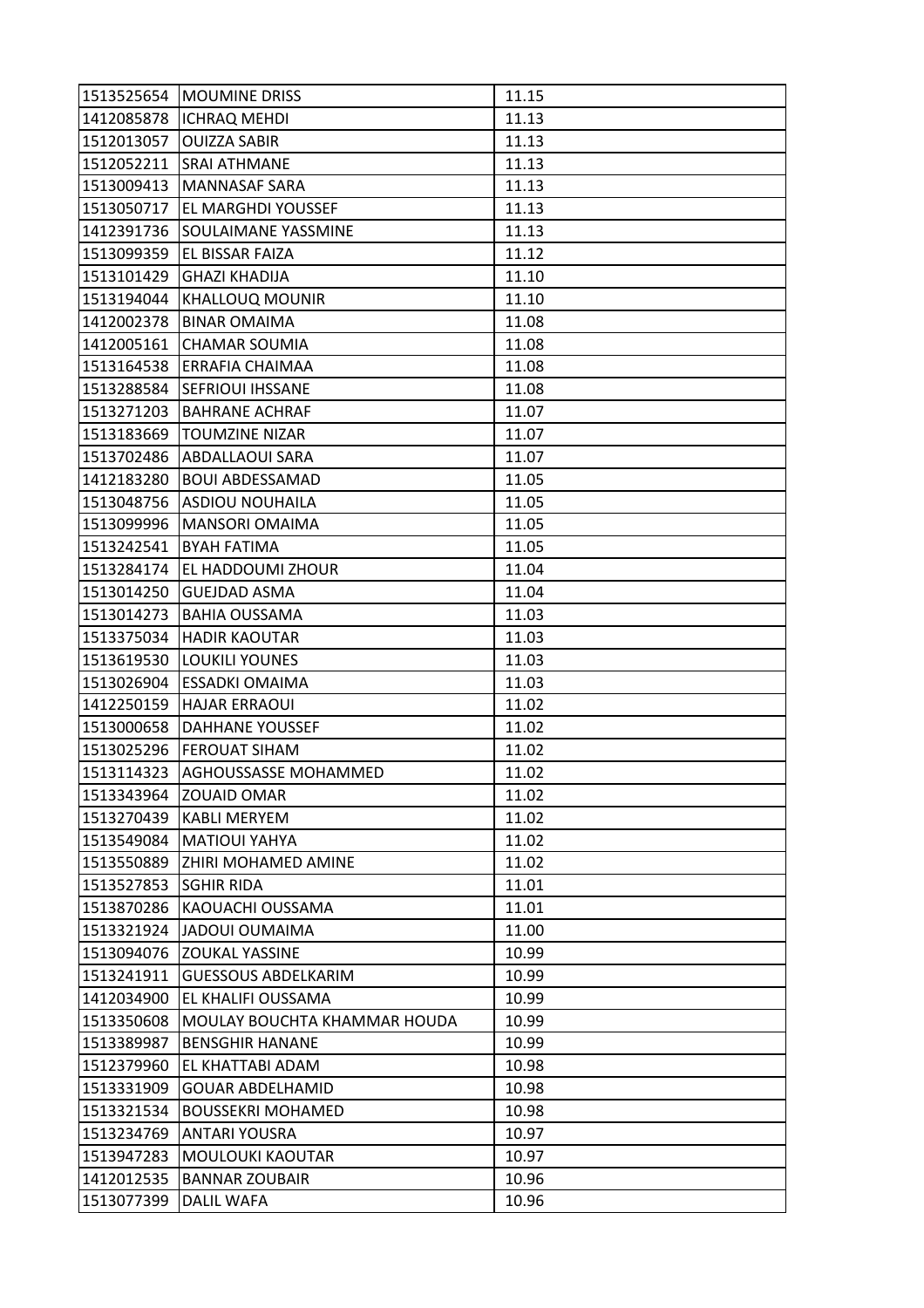| 1513244480 | DHAIBA ZAKARIA              | 10.95 |
|------------|-----------------------------|-------|
| 1513341628 | <b>TIKA IMANE</b>           | 10.95 |
| 1513035805 | <b>ALBOUBI KHADIJA</b>      | 10.93 |
| 1513319977 | <b>CHAKRI OUMAIMA</b>       | 10.93 |
| 1513024703 | <b>SADIK FATIMA EZZAHRA</b> | 10.93 |
| 1513329624 | EL MADOUFI MERYEM           | 10.93 |
| 1513032742 | <b>EZZAHIR OMAR</b>         | 10.92 |
| 1513152002 | KARKOURI HAMZA              | 10.92 |
| 1513008429 | <b>BAHOU OMAR</b>           | 10.92 |
| 1513183766 | LEMCHENDEG ILYASS           | 10.92 |
| 1513762706 | <b>BOULAHNINE ZIDANE</b>    | 10.92 |
| 1513277515 | AABIRROUCHE HAMZA           | 10.91 |
| 1513080632 | LAAMYEM HIBATALLAH          | 10.91 |
| 1513099984 | <b>GUENOUN JIHANE</b>       | 10.91 |
| 1513321338 | <b>CHAOUI DOAE</b>          | 10.90 |
| 1513321571 | <b>ZIZI HIND</b>            | 10.90 |
| 1513550695 | CHANAOUI MOHAMED TAHA       | 10.90 |
| 1513956235 | <b>ZAHIR MOHAMED</b>        | 10.89 |
| 1513089811 | EL GHABRI AICHA             | 10.89 |
| 1515180016 | <b>HAOUARIA HAMZA</b>       | 10.89 |
| 1412355648 | <b>ASMAA AMMARI</b>         | 10.88 |
| 1513811398 | <b>JABRI MOHAMED</b>        | 10.88 |
| 1513319430 | <b>BOURQUIA NAFISSA</b>     | 10.87 |
| 1513612584 | EL HACHIMI MOUAD            | 10.87 |
| 1513005935 | EL OUAGARI IMANE            | 10.86 |
| 1513033178 | N FAOUI IBRAHIM             | 10.86 |
| 1513194004 | <b>AHBAR AYOUB</b>          | 10.86 |
| 1513323822 | <b>MOUKHLIF AMINE</b>       | 10.86 |
| 1412918412 | <b>LKOUEN TAHA</b>          | 10.85 |
| 1513227650 | <b>DOUIBI ZAKARIA</b>       | 10.85 |
| 1513230295 | <b>MYAHI SAAD</b>           | 10.85 |
| 1513238776 | <b>BAELHAJ YOUSSEF</b>      | 10.85 |
| 1513318201 | <b>ZAATRI GHITA</b>         | 10.85 |
| 1515059049 | <b>AIT WAHMANE YOUSSEF</b>  | 10.85 |
| 1513066133 | ANAYNYAA YOUSSEF            | 10.85 |
| 1513099701 | <b>LAAZIRI NIHAL</b>        | 10.85 |
| 1513100227 | <b>NAJMI CHAIMAA</b>        | 10.85 |
| 1412039469 | <b>BOUTKLMOUNT KHADIJA</b>  | 10.84 |
| 1513348360 | EL HAF AN H CHAM            | 10.84 |
| 1511343394 | <b>FAROUD MOHAMED SAAD</b>  | 10.82 |
| 1513282251 | SADQI IMANE                 | 10.82 |
| 1513520689 | <b>SAAAD ANASS</b>          | 10.82 |
| 1412098269 | LAKTATNI ZAKARIA            | 10.81 |
| 1513000505 | <b>GRINE HIND</b>           | 10.81 |
| 1513002261 | <b>ZERAIDI SAIF</b>         | 10.80 |
| 1513085489 | OUTZEROUALT ZAKARIA         | 10.80 |
| 1513365169 | <b>SAFI IKRAME</b>          | 10.80 |
| 1513529920 | <b>AAROUR SALMA</b>         | 10.80 |
| 1513025309 | <b>OUHASSOUNE YASSINE</b>   | 10.80 |
| 1513348673 | <b>SALEM MANAL</b>          | 10.80 |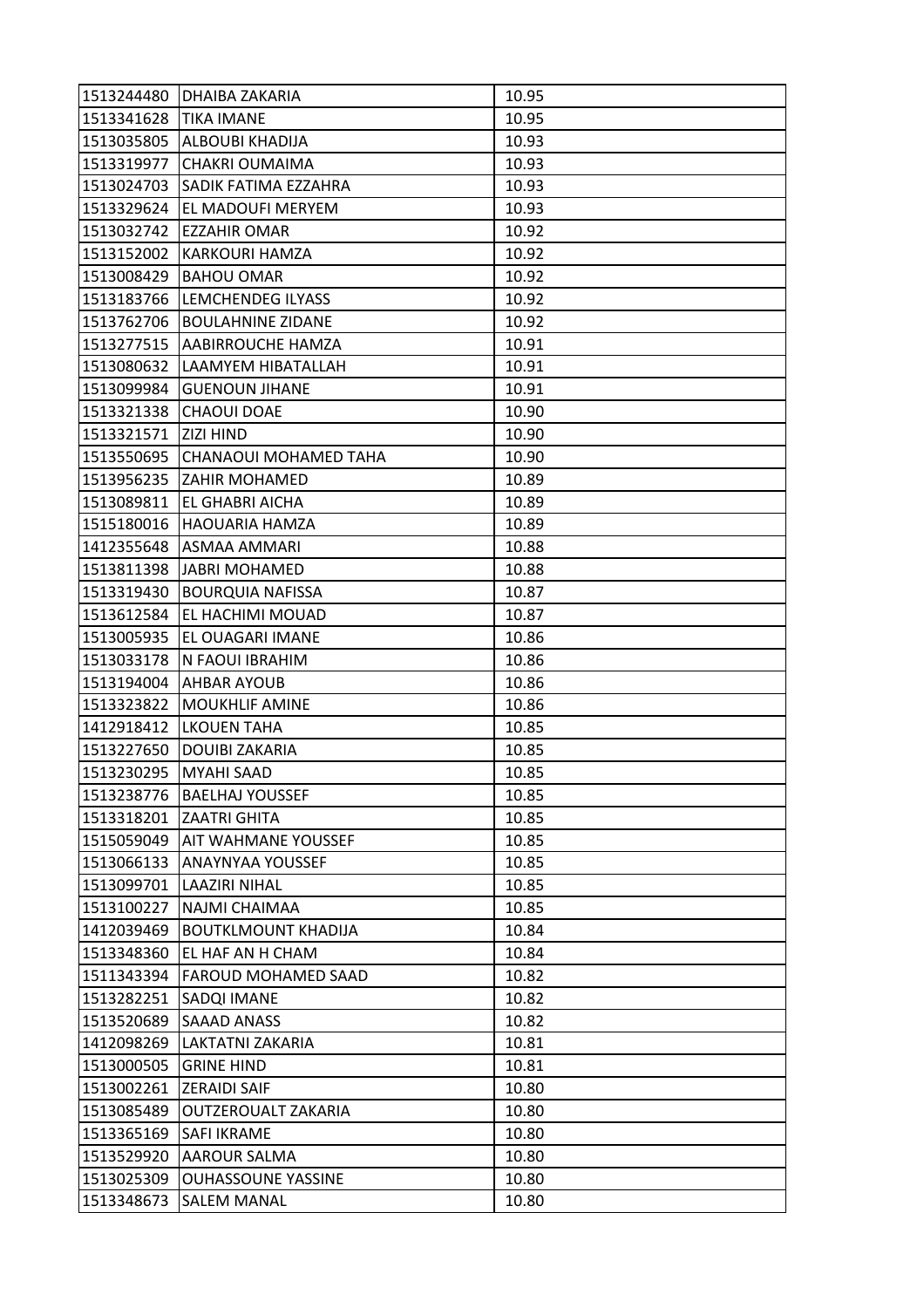| 1513048614 | <b>BELKARKOR SALMA</b>     | 10.79 |
|------------|----------------------------|-------|
| 1513104932 | <b>KHARSSOUS FAYCAL</b>    | 10.79 |
| 1513231241 | RAHMANI AHMED              | 10.79 |
| 1513242488 | <b>HAMMOUCH AYOUB</b>      | 10.79 |
| 1513024043 | LATKAL HAJAR               | 10.78 |
| 1513231292 | <b>ANTARI OMAR</b>         | 10.78 |
| 1513069683 | <b>MRICHA AYMANE</b>       | 10.77 |
| 1513283381 | <b>OUADOUDI HASNAA</b>     | 10.77 |
| 1513345371 | AIT OULAHYANI YASSINE      | 10.77 |
| 1513363876 | MOSSATI OUSSAMA            | 10.76 |
| 1513152624 | <b>KHOBIZY SANAA</b>       | 10.75 |
| 1513286314 | <b>ZAHRI AYOUB</b>         | 10.75 |
| 1513098232 | <b>BOUSHAB RIDA</b>        | 10.75 |
| 1513331361 | <b>BEAILA YOUNES</b>       | 10.75 |
| 1513377359 | <b>BOUNRI KHAOULA</b>      | 10.74 |
| 1515892760 | <b>BENAMER ELHOCINE</b>    | 10.74 |
| 1513244419 | EL KHOUDRI IMANE           | 10.74 |
| 1513696954 | JEBARI MOHAMED REDA        | 10.74 |
| 1412918654 | <b>TAHIRI ALAOUI ANASS</b> | 10.73 |
| 1512015136 | MOUZOUNE JAMAL             | 10.73 |
| 1513037941 | <b>BOUJAGHAMA KAMAL</b>    | 10.73 |
| 1513040034 | <b>ABDESSADAK ANAS</b>     | 10.72 |
| 1513068303 | ES SALMI FADOUA            | 10.71 |
| 1513243838 | <b>QOSBI BADR</b>          | 10.71 |
| 1513784785 | <b>ALAMI YASMINE</b>       | 10.71 |
| 1513084371 | <b>ES SAOUDI KAOUTAR</b>   | 10.70 |
| 1513009107 | <b>BOURZIK MOHSSINE</b>    | 10.69 |
| 1513242620 | MARMOUCHI MOU D            | 10.68 |
| 1513100531 | <b>BOUZEKRAOUI HANANE</b>  | 10.68 |
| 1513290765 | HAMITI MEROUANI KHALIL     | 10.68 |
| 1513014324 | <b>BARIK AHMED</b>         | 10.67 |
| 1513806870 | <b>CHALLA MOUNAIM</b>      | 10.67 |
| 1513946268 | <b>BIBI SABRINE</b>        | 10.67 |
| 1513008066 | <b>LAHLAL SARA</b>         | 10.66 |
| 1513807129 | EL YOUSFI ASMAE            | 10.66 |
| 1513346098 | <b>NABOUSSI KHAOULA</b>    | 10.65 |
| 1412095830 | <b>IMAD ASENNANE</b>       | 10.64 |
| 1513001755 | <b>BOUNJOUM IBTISSAM</b>   | 10.64 |
| 1513936823 | SAOUD OUMAIMA              | 10.64 |
| 1513756785 | ALAOUI CHRIFI SALIMA       | 10.64 |
| 1513014272 | <b>GRMANE YASSINE</b>      | 10.62 |
| 1513187065 | <b>AARAB MAJDA</b>         | 10.62 |
| 1513605786 | <b>CHENAM JIHANE</b>       | 10.62 |
| 1513048755 | TAMMAM CHARIFA             | 10.61 |
| 1513343388 | EL MOUMNI HASSAN           | 10.61 |
| 1515002417 | <b>ATIF BELAID</b>         | 10.61 |
| 1513068199 | ALOULLAL ABDELMOUNAIM      | 10.61 |
| 1513080761 | <b>ELHAFIANE ZAKARIA</b>   | 10.61 |
| 1513345526 | <b>AKKAD AYA</b>           | 10.61 |
| 1513171500 | ELQANNAA ANAS              | 10.60 |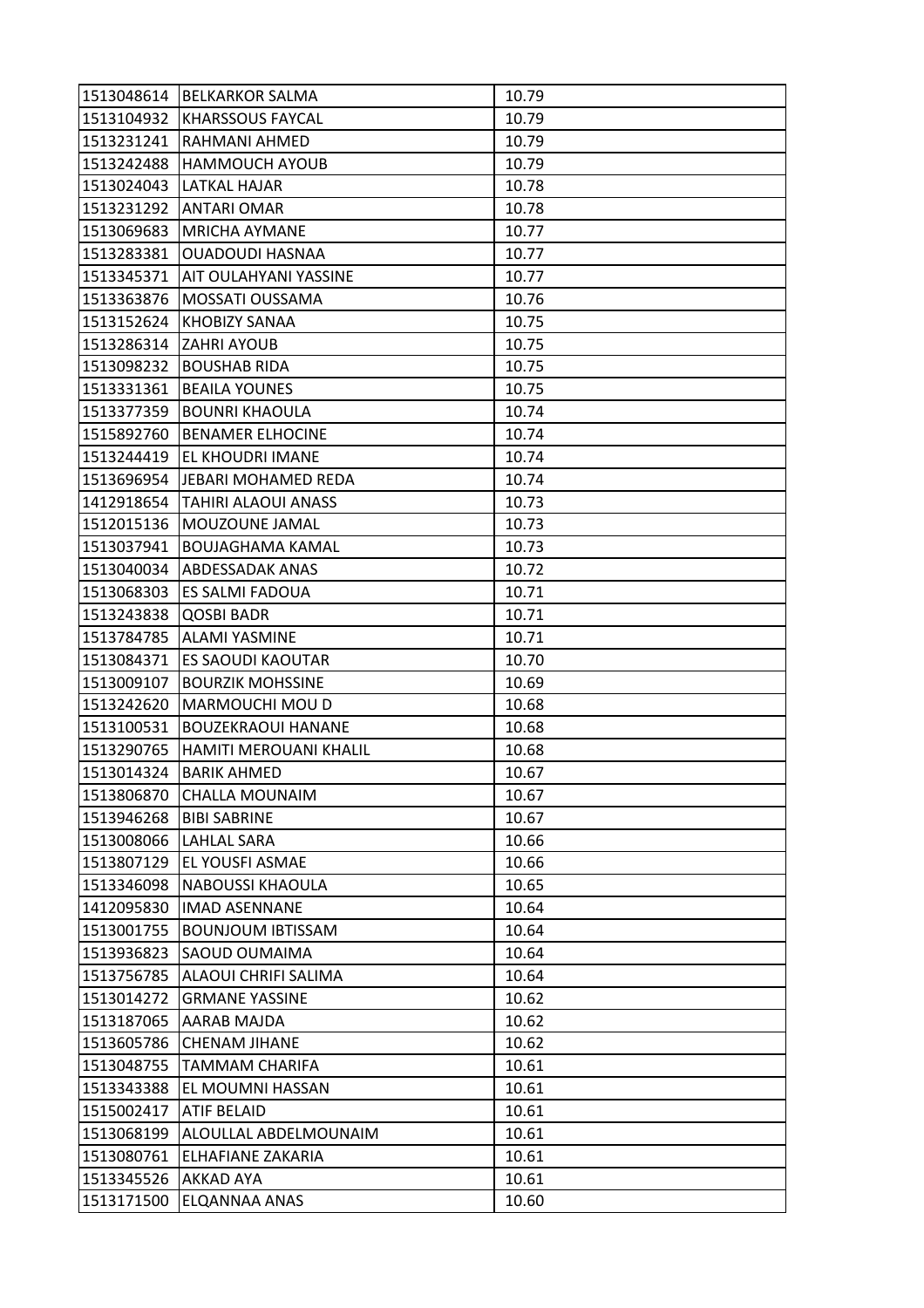| 1513076015 | <b>SIMOU ABDERRAHMANE</b>     | 10.60 |
|------------|-------------------------------|-------|
| 1513543999 | TAOUDI BENSOUDA MOHAMMED      | 10.60 |
| 1513552823 | <b>EL AHRARI HIBA</b>         | 10.60 |
| 1513334174 | OTMANI ABDERRAHMANE           | 10.59 |
| 1513691405 | DAHDOUH LOUBNA                | 10.59 |
| 1513755455 | ADIB SOUFIANE                 | 10.58 |
| 1411026051 | <b>TIMOR BRAHIM</b>           | 10.57 |
| 1513281330 | EL FRAYJI ACHRAF              | 10.57 |
| 1513100231 | <b>TAHIRI ZAHIRA</b>          | 10.57 |
| 1513008386 | EL HABIB OUMAIMA              | 10.56 |
| 1513031578 | <b>AKOURTAM KHALID</b>        | 10.55 |
| 1513291458 | <b>IDBARKA MEHDI</b>          | 10.55 |
| 1513080634 | BENABAD AHMED AL MOUATAMID    | 10.55 |
| 1513380077 | <b>FADILI ISSAM</b>           | 10.55 |
| 1513042010 | EL MANSOURI AKRAM             | 10.54 |
| 1513231258 | YADAOUI MOHAMED KHALIL        | 10.54 |
| 1513758215 | <b>BEL GHARB NIHAL</b>        | 10.54 |
| 1513936582 | MEHRIZI ALAOUI HAMZA          | 10.54 |
| 1513365159 | EL JADID IMAD                 | 10.54 |
| 1513227686 | <b>HMAITI JAAFAR</b>          | 10.53 |
| 1513012069 | <b>SAMIR SOUKAINA</b>         | 10.52 |
| 1513365525 | <b>HASSANI AYOUB</b>          | 10.52 |
| 1513024035 | <b>CHABBA LOUBNA</b>          | 10.52 |
| 1513080155 | EL FANI SOUFIANE              | 10.52 |
| 1513154244 | EL MAATAOUI WIJDANE           | 10.52 |
| 1513274784 | <b>BELLIHY AYOUB</b>          | 10.52 |
| 1513017161 | RABOUA ABDERRAHIM             | 10.51 |
| 1513078473 | SADDIKI OUMAIMA               | 10.51 |
| 1513545008 | LAKHDAR ALAEDDINE             | 10.51 |
| 1513931572 | <b>BOUCHAAB NOUR EL HOUDA</b> | 10.51 |
| 1513049648 | ER RAYANI KHALIL              | 10.50 |
| 1513068663 | <b>ER RACHDAOUI FATIHA</b>    | 10.50 |
| 1513077380 | <b>BAHTAT ILIASS</b>          | 10.50 |
| 1513023471 | ECHADLAOUI SALAHEDDINE        | 10.49 |
| 1412070449 | SOUKAINA OULEDSIDI ALI        | 10.49 |
| 1513946321 | EL AISSAOUI MAHFOUD           | 10.48 |
| 1513008410 | AIT IBOURK HAMZA              | 10.48 |
| 1513165316 | <b>HARFI AYMEN</b>            | 10.47 |
| 1513546955 | <b>RKIOUAK BRAHIM</b>         | 10.47 |
| 1412085912 | <b>HAYTAM NAJIB</b>           | 10.46 |
| 1513242548 | LEMKIRI HOUDA                 | 10.46 |
| 1412629264 | RHAIB KHAOULA                 | 10.45 |
| 1513074329 | LAMAACHI MOHAMED              | 10.45 |
| 1513543918 | DADA SOUKAINA                 | 10.45 |
| 1513068183 | HOUMMANI FATIMA EZZAHRAE      | 10.43 |
| 1513084235 | EL MAGRI ABDESSALAM           | 10.43 |
| 1513692768 | <b>FADILI YOUSRA</b>          | 10.43 |
| 1412854531 | <b>MEZIANE AICHA</b>          | 10.42 |
| 1513231569 | <b>LAKROUNE HAJAR</b>         | 10.42 |
| 1513522778 | <b>HABIBI OMAR</b>            | 10.42 |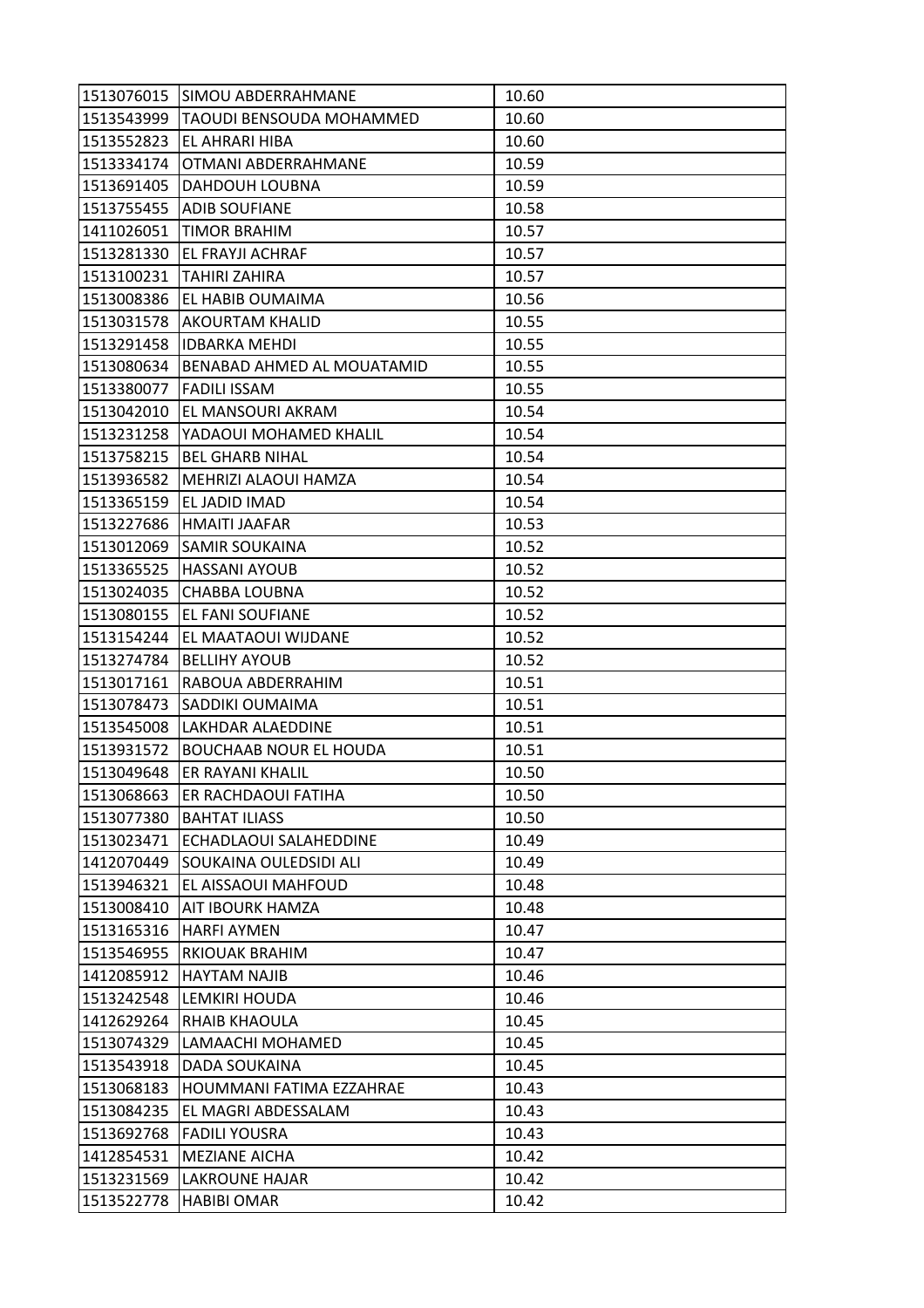| 1513004263 | <b>ENNAFOUH ASMAE</b>        | 10.42 |
|------------|------------------------------|-------|
| 1513008411 | <b>KOURMOU OMAR</b>          | 10.42 |
| 1513160380 | <b>KARIM HAJAR</b>           | 10.41 |
| 1513279398 | ROCHDI ABDELLATIF            | 10.41 |
| 1515595580 | <b>OUAALLA ABDELAZIZ</b>     | 10.41 |
| 1412330041 | MINOUAL NAJLAE               | 10.40 |
| 1513078642 | AIT EL ABBAS ILIAS           | 10.40 |
| 1513322195 | <b>AMZIL SAKHR</b>           | 10.40 |
| 1513359158 | <b>BOULAFFAS AMINE</b>       | 10.40 |
| 1513949726 | <b>BEN MOULOUD AYOUB</b>     | 10.40 |
| 1513008551 | <b>ELHIANI YOUSSEF</b>       | 10.40 |
| 1513040195 | <b>BEN L HOUARI HAMZA</b>    | 10.40 |
| 1513946631 | RMILA OMAYMA                 | 10.40 |
| 1411165198 | AIT-BNYOUF IKRAM             | 10.38 |
| 1412082413 | ZAKARIA EL FAQIR             | 10.38 |
| 1513248176 | EL YANDOUZI AHMED YASSINE    | 10.38 |
| 1513109807 | <b>CHERKAOUI YOUSSEF</b>     | 10.37 |
| 1513009030 | RIAD ABDELLAH                | 10.36 |
| 1513016527 | <b>OUMELLOUK FOUZIA</b>      | 10.36 |
| 1513527852 | SGHIR OUSSAMA                | 10.36 |
| 1513544751 | <b>EL KHLYFY YOUSSEF</b>     | 10.36 |
| 1513618844 | EL HRARTI ABDELHAKIME        | 10.36 |
| 1412558683 | SOUKAINA R'BIGUI             | 10.35 |
| 1512050145 | <b>TAOUIR ISMAIL</b>         | 10.35 |
| 1513036810 | NABOULSI NASSIMA             | 10.35 |
| 1513037768 | <b>MAZZI ASMAE</b>           | 10.35 |
| 1513012848 | <b>ELGHALI AYOUB</b>         | 10.34 |
| 1513231200 | <b>ACHIBANE EL MEHDI</b>     | 10.34 |
| 1412908671 | <b>HAJJI CHAIMAE</b>         | 10.33 |
| 1512934625 | KOUROUCH ISMAIL              | 10.33 |
| 1513528245 | LAYOUNI ZAKARIA              | 10.33 |
| 1515002387 | <b>IBOURKI OMAR</b>          | 10.31 |
| 1513337442 | <b>BINDECH HALA</b>          | 10.30 |
| 1513955107 | <b>TAMAZART SAADALLAH</b>    | 10.30 |
| 1513279441 | <b>FAKHREDDINE YOUSSEF</b>   | 10.29 |
| 1513549189 | EL MESTEM OUMAYMA            | 10.29 |
| 1513055806 | <b>EL FAHSI YOUSSEF</b>      | 10.28 |
| 1513231397 | EL AYANI IBTISSAM            | 10.28 |
| 1513319975 | <b>CHOUAIB ZAINEB</b>        | 10.28 |
| 1513871139 | <b>BRAHIMI CHAIMAE</b>       | 10.28 |
| 1513008549 | <b>ELMARBOUH YOUSSEF</b>     | 10.28 |
| 1412370255 | <b>ESSALAMI KHAOULA</b>      | 10.26 |
| 1513088442 | NISBI NASSIMA                | 10.26 |
| 1412235063 | <b>OUMAIMA LABCHIR</b>       | 10.25 |
| 1412239378 | <b>SOUHAYL NAIMI</b>         | 10.25 |
| 1513051115 | <b>TABGHA ABDERRAHMANE</b>   | 10.25 |
| 1513008436 | <b>TAIR YUGUERTHEN</b>       | 10.25 |
| 1513803557 | EL MAHDI ZOUHAIR             | 10.25 |
| 1513073037 | KHADRAOUI HICHAM             | 10.24 |
| 1513227622 | IBNOU KHALID ELBELGHITI ASMA | 10.24 |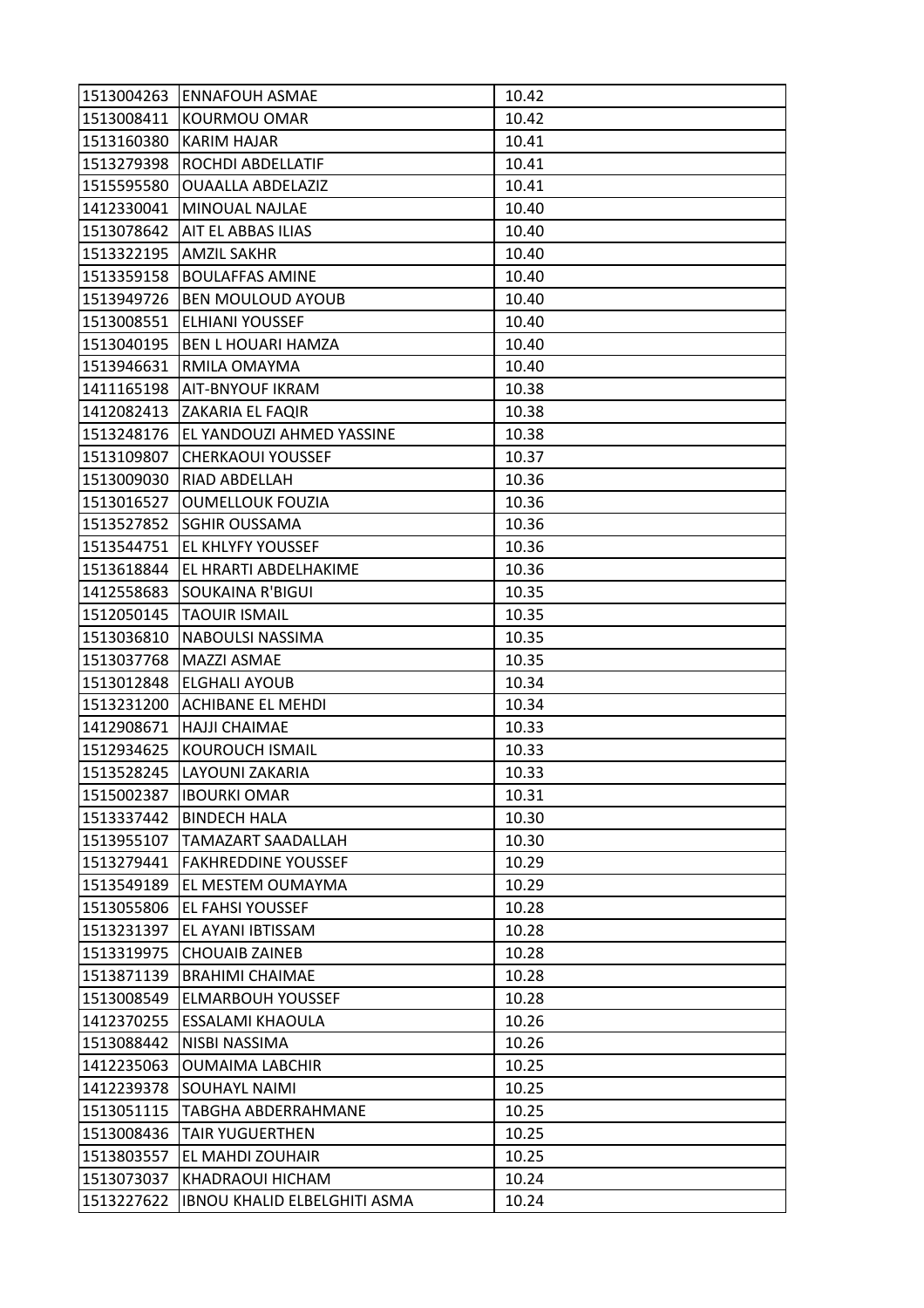| 1412395366 | LOUKMANE BOUROUAY                | 10.23 |
|------------|----------------------------------|-------|
| 1511086206 | <b>AMMANI ASSYA</b>              | 10.23 |
| 1513250107 | <b>AIT YAHIA HAMZA</b>           | 10.23 |
| 1513288095 | MERZAQ HASNAA                    | 10.23 |
| 1513014177 | AKAZOUM HANAN                    | 10.22 |
| 1513014939 | <b>HOUCH YOUNES</b>              | 10.22 |
| 1513238784 | <b>BARAKAT AZIZA</b>             | 10.21 |
| 1513870055 | <b>BOUNOR OMAR</b>               | 10.21 |
| 1513228692 | <b>KASSIM SOUKAINA</b>           | 10.20 |
| 1513279322 | EL HOSSI AMINE                   | 10.20 |
| 1513329246 | <b>MOUKRIM SALMA</b>             | 10.20 |
| 1412067471 | MOHAMED FAHD TEBAA               | 10.18 |
| 1412053703 | <b>OUACHCHAN ABDELHADI</b>       | 10.17 |
| 1513074434 | <b>AMMAR NAOUFEL</b>             | 10.17 |
| 1513273239 | <b>KHOLTI ABLA</b>               | 10.17 |
| 1515127865 | SAJID AYOUB                      | 10.17 |
| 1513288065 | R BAITI JIHAD                    | 10.17 |
| 1513756446 | <b>ZIRARI DOUHA</b>              | 10.16 |
| 1513937928 | <b>BOUIHOULINE HANANE</b>        | 10.15 |
| 1513098134 | <b>HIBAL MAHDI</b>               | 10.15 |
| 1512703809 | <b>BOUMHIDI OMAR</b>             | 10.14 |
| 1513283212 | <b>FARDALI ELMEHDI</b>           | 10.14 |
| 1513520644 | BEL MOUDDEN OUMAIMA              | 10.14 |
| 1513111694 | <b>BENKADI LAMIA</b>             | 10.13 |
| 1513353385 | LAARCH IMANE                     | 10.13 |
| 1513328476 | <b>METKAL ABDELLAH</b>           | 10.11 |
| 1513365263 | DARHBAR ZINE ELABIDINE           | 10.11 |
| 1513020942 | <b>HADOUI HASNA</b>              | 10.10 |
| 1513028953 | LIRKI ABDELLAZIZ                 | 10.10 |
| 1513037808 | <b>HABYBY OMAR</b>               | 10.10 |
| 1513320147 | <b>MAZER ISMAIL</b>              | 10.10 |
| 1513337449 | <b>REDA NOURA</b>                | 10.10 |
| 1513050854 | <b>BOUNGUI OUMAYMA</b>           | 10.09 |
| 1513072997 | <b>BENALLOUCH NAIM</b>           | 10.09 |
| 1513540408 | EL KHABBAZ OUMAIMA               | 10.09 |
| 1513802143 | EL KARMOUNI ABDELOUAHAB          | 10.09 |
| 1513001799 | <b>CHMIMO IMANE</b>              | 10.08 |
| 1513537461 | <b>IMI OUMAIMA</b>               | 10.08 |
| 1412008022 | NEJDI MOHAMED-AMINE              | 10.08 |
| 1412357453 | <b>RIHI AYOUB</b>                | 10.08 |
| 1412282579 | SOULAIMANI SARA                  | 10.07 |
| 1412854493 | <b>KADI WALID</b>                | 10.07 |
| 1412865364 | <b>MAHREZ YOUSSEF</b>            | 10.07 |
| 1513030915 | ANESSAFOU OUSSAMA                | 10.07 |
| 1513040035 | <b>LECHGAR OTHMAN</b>            | 10.07 |
| 1513231367 | <b>MIKSAT NORA</b>               | 10.07 |
| 1515313868 | LAMCHANNEK LEILA                 | 10.06 |
| 1513048829 | CHERKAOUI MALKI MAJDA            | 10.05 |
| 1513080825 | ELFADEL RAJA                     | 10.05 |
| 1513552256 | <b>OULD HAMOUDI SIDI MOHAMED</b> | 10.04 |